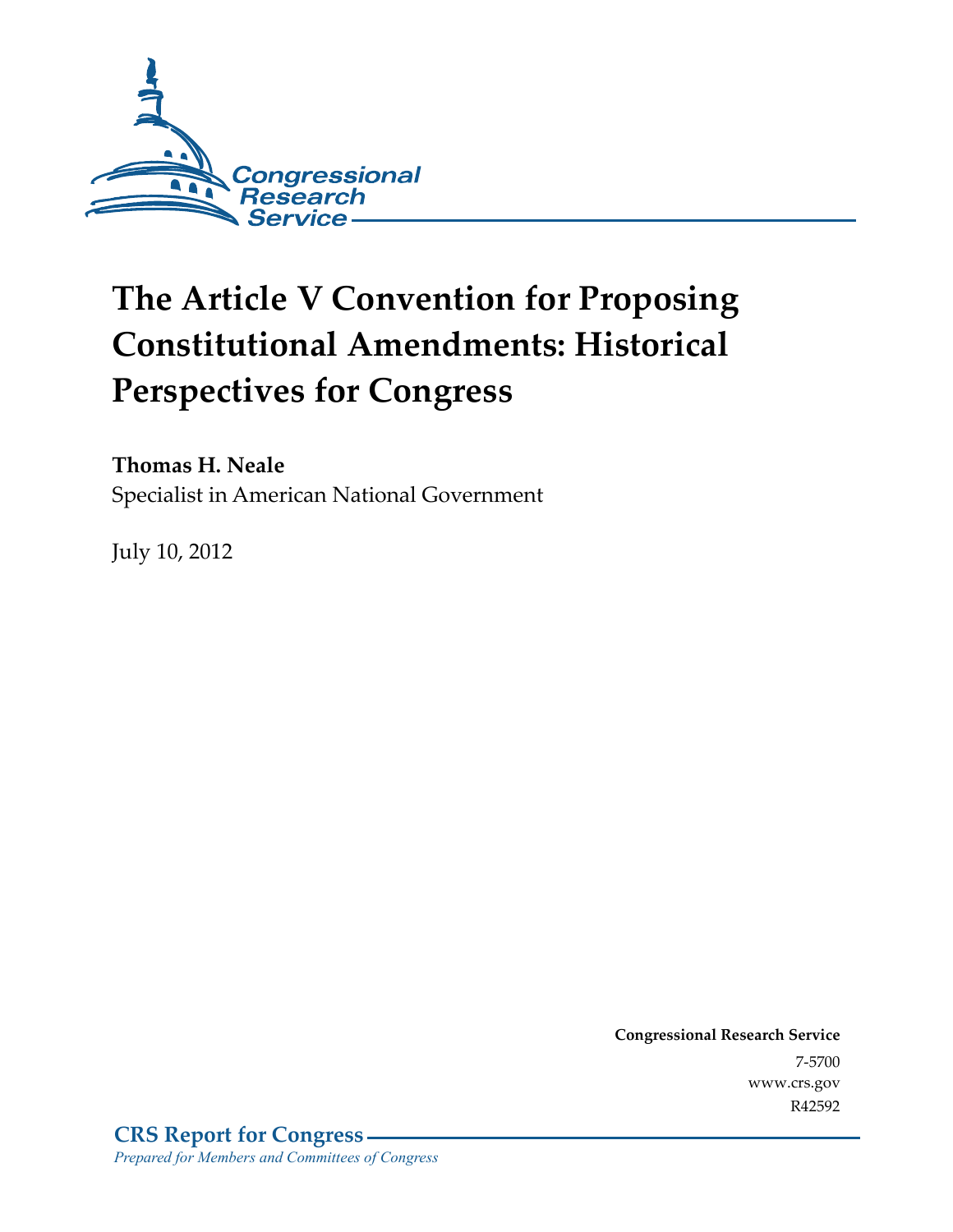## **Summary**

The Philadelphia Convention of 1787 provided two methods of proposing amendments to the U.S. Constitution. In the first, Congress, by two-thirds vote in both houses, proposes amendments to the states. If three-fourths of the states (38 at present) vote to ratify the amendment, it becomes part of the Constitution. Since 1789, Congress has proposed 33 amendments by this method, 27 of which have been adopted. In the second method, if the legislatures of two-thirds of the states (34 at present) apply, Congress must call a convention to consider and propose amendments, which must meet the same 38-state ratification requirement. This alternative, known as the Article V Convention, has not been implemented to date. Several times during the  $20<sup>th</sup>$  century, organized groups promoted a convention that they hoped would propose amendments to the states, or to "prod" Congress to propose amendments they favored. The most successful was the movement for direct election of Senators, which helped prod Congress to propose the  $17<sup>th</sup>$  Amendment. The most recent, which promoted a convention to consider a balanced federal budget amendment, gained 32 applications, just two short of the constitutional threshold. When the balanced budget amendment campaign failed in the 1980s, interest in the convention option faded and remained largely dormant for more than 20 years.

Within the past decade, interest in the Article V Convention process has reawakened: several policy advocacy organizations have publicized the Article V Convention option, particularly as an alternative to what they portray as a legislative and policy deadlock at the federal level. An important issue in the contemporary context is the fact that advances in communications technology could facilitate the emergence of technology-driven issue advocacy groups favorable to this phenomenon. The rise of instant interpersonal communications, email, and other social media helped facilitate the rapid growth of such groups as MoveOn.org, the Tea Party movement, and, most recently, Occupy Wall Street. These tools could be harnessed to promote a credible campaign in a much shorter time than was the case with previous convention advocacy movements.

Reviewing the history of the Article V Convention alternative, the record of the Constitutional Convention of 1787 clearly demonstrated the founders' original intent. During the convention, they agreed that a second mode of amendment was needed to balance the grant of amendatory power to Congress. This method, clearly identified in Article V as co-equal to congressional proposal of amendments, empowered the people, acting through their state legislatures, to summon a convention that would have equal authority to propose an amendment or amendments, which would then be presented to the states for ratification.

Only the states can summon an Article V Convention, by application from their legislatures. Some of the issues concerning this process include procedures within the state legislatures; the scope and conditions of applications for a convention; steps in submitting applications to Congress; and the role of the state governors in the process.

This report identifies and examines these issues; a companion report, CRS Report R42589, *The Article V Convention to Propose Constitutional Amendments: Contemporary Issues for Congress*, identifies contemporary issues for Congress and analyzes the congressional role in the Article V Convention process in greater detail.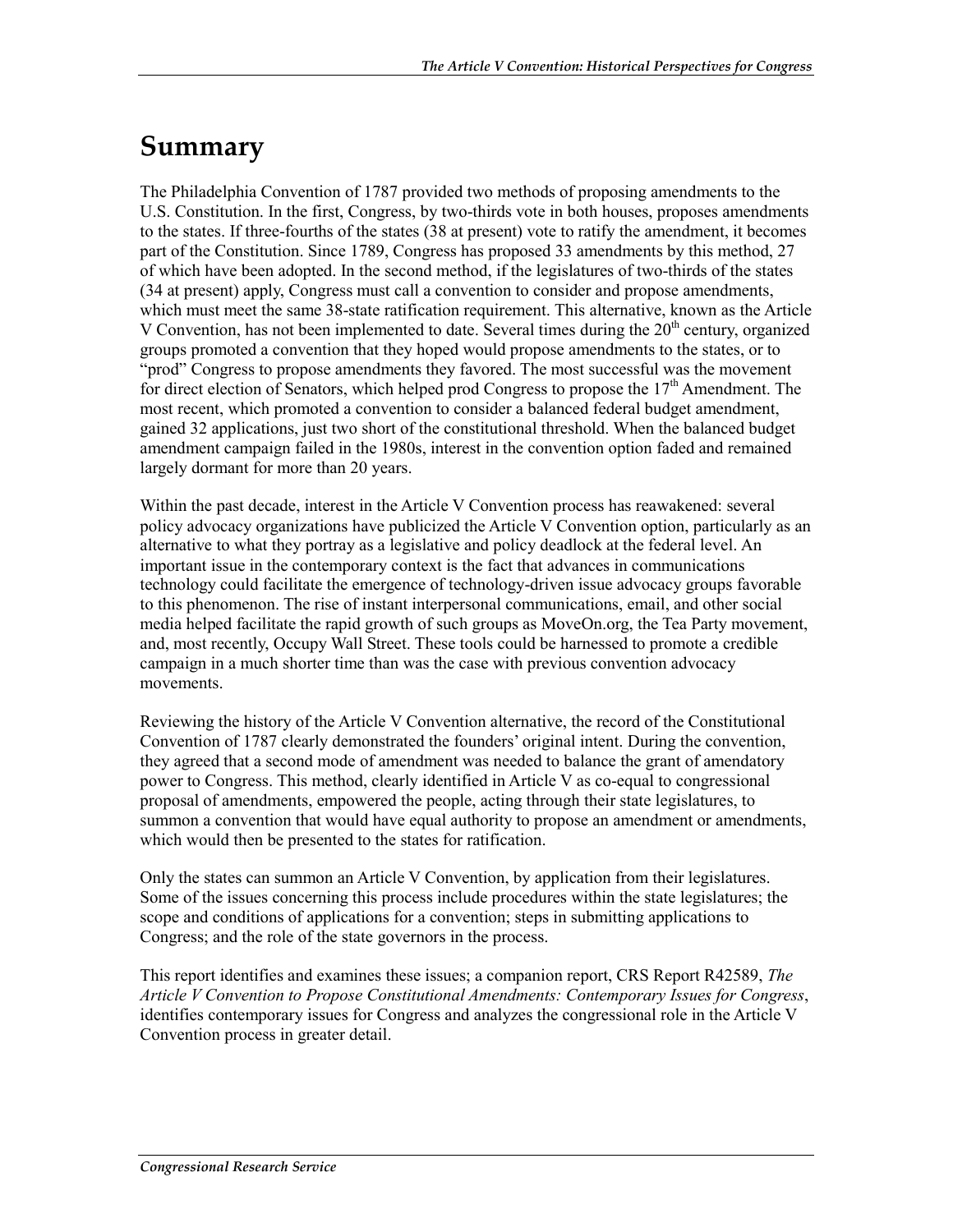## **Contents**

| "Original Intent:" The Founders Include the Article V Convention Process in the U.S. |  |
|--------------------------------------------------------------------------------------|--|
|                                                                                      |  |
|                                                                                      |  |
|                                                                                      |  |
|                                                                                      |  |
|                                                                                      |  |
| Anticipating an Article V Convention: Legislative Proposals in the 93rd Through      |  |
|                                                                                      |  |
|                                                                                      |  |
|                                                                                      |  |
|                                                                                      |  |
|                                                                                      |  |
|                                                                                      |  |
|                                                                                      |  |
| Must Applications Share Identical Language or Is Issue Congruency Sufficient?  16    |  |
|                                                                                      |  |
| May a State Amend or Rescind Its Application for an Article V Convention? 18         |  |
|                                                                                      |  |
|                                                                                      |  |
|                                                                                      |  |
|                                                                                      |  |

## **Contacts**

|--|--|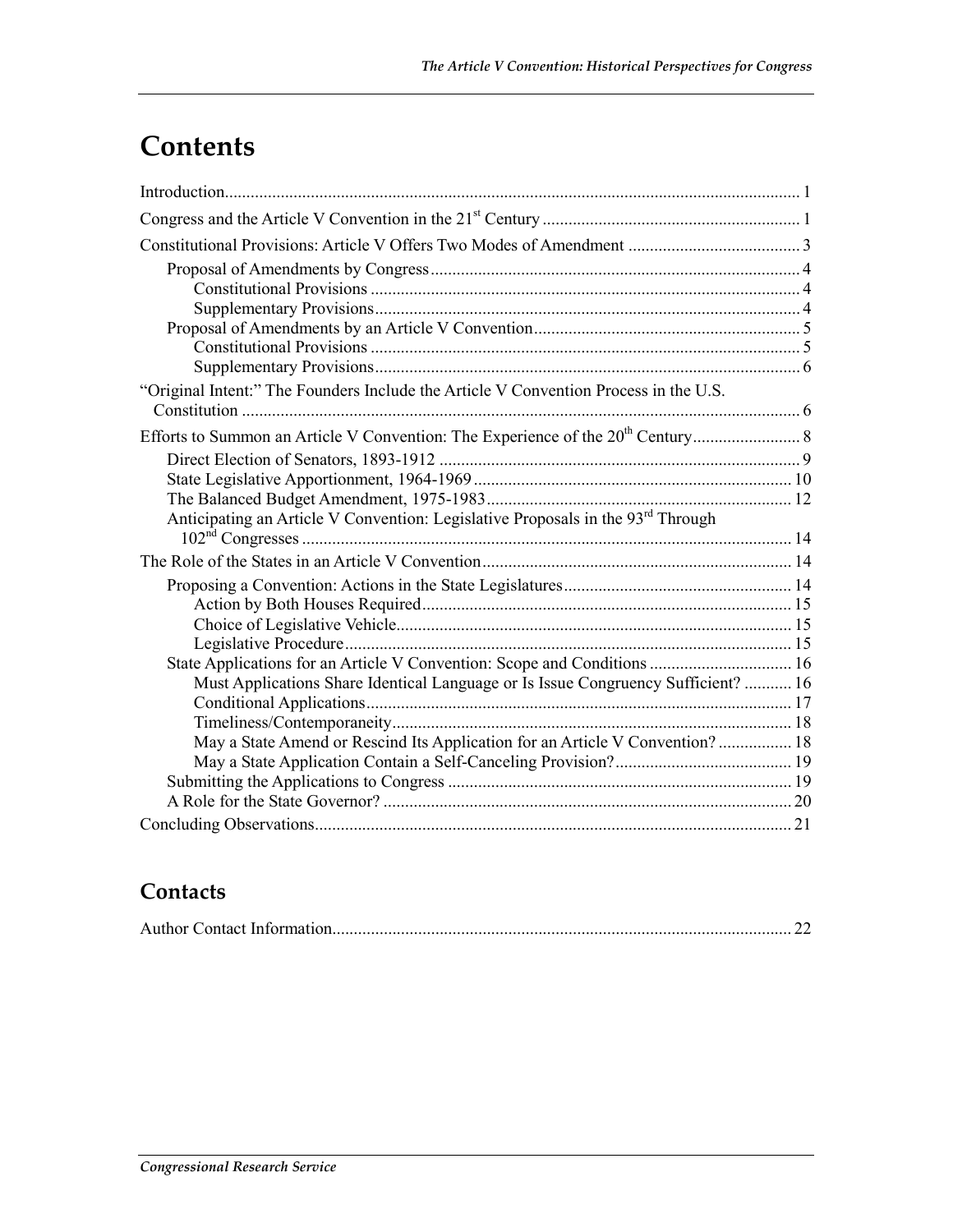## **Introduction**

Article V of the U.S. Constitution provides two methods of amendment for the nation's fundamental charter. In the first, Congress, by a two-thirds vote of both chambers, proposes amendments to the states, which then consider the proposal; if three-fourths (38 at present) approve the amendment, it is ratified, and becomes part of the Constitution. Beginning with the Bill of Rights in 1789, this method has been used to propose 33 amendments, 27 of which have been ratified.

Article V also offers an alternative method in which a convention to consider amendments is called by Congress on the application of the legislatures of two-thirds of the states (34 at present). The second constitutional amendment option, generally known as the "Article V Convention," has never been successfully used to propose an amendment to the Constitution. This report offers perspectives for Congress on the Article V Convention, opening with an overview of the provisions in Article V that established the convention procedure. The report further examines its origins at the Constitutional Convention of 1787; the history of the convention alternative, focusing on three major  $20<sup>th</sup>$  century campaigns to convene a constitutional convention; and the role of the states in the Article V Convention process.

A companion report, CRS Report R42589, *The Article V Convention to Propose Constitutional Amendments: Contemporary Issues for Congress*, provides a comprehensive analysis of congressional issues, including information on the contemporary resurgence of interest in the convention alternative and the authority of Congress to call a convention; provide a framework and procedures for an Article V Convention; and submit proposed amendments to the states for ratification. It also identifies other elements in the process, including the President's role; the operation of checks and balances in the convention alternative; questions concerning a convention's composition and method of voting; and the function of the District of Columbia and U.S. territories.

## **Congress and the Article V Convention in the 21st Century**

Congress is daily confronted with many competing demands for its time and energy; in light of these, what compelling interest should Congress have in the Article V Convention alternative in the  $21<sup>st</sup>$  century?

First, Article V vests important and exclusive responsibilities over the amendment process in Congress. As noted previously, these include the right to propose amendments directly to the states for their consideration, and the responsibility to call a convention for proposing amendments on application of the legislatures of two-thirds of the states.

Second, while the Constitution is silent on the mechanics of an Article V Convention, Congress has historically laid claim to broad responsibilities in connection with a convention, including receiving, judging, and recording state applications; establishing procedures to summon a convention; setting the amount of time allotted to its deliberations, determining the number and selection process of its delegates; setting internal convention procedures, and providing arrangement for the formal transmission of any proposed amendments to the states. These issues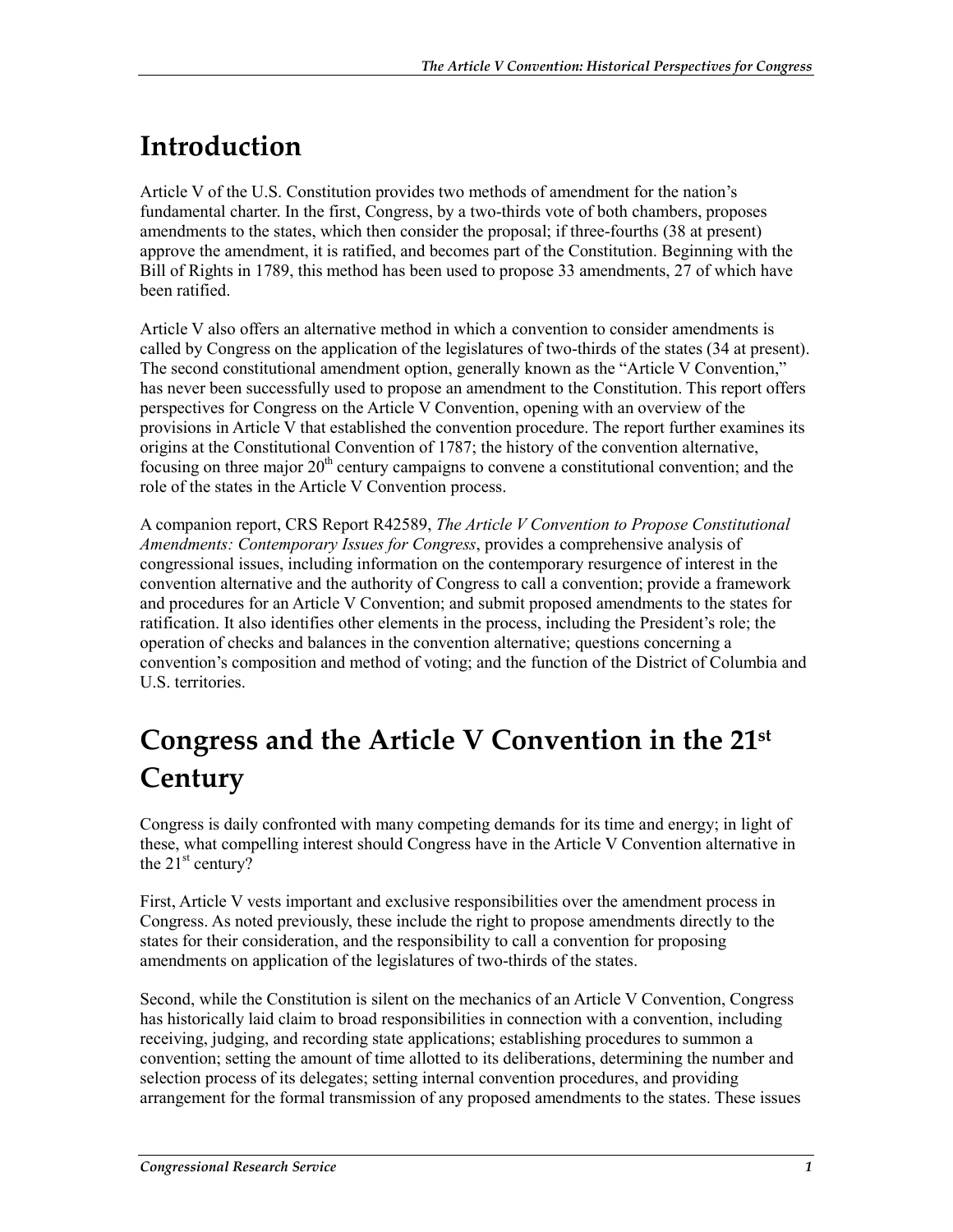are addressed in detail in the companion to this report, CRS Report R42589, *The Article V Convention to Propose Constitutional Amendments: Contemporary Issues for Congress*.

It may be argued that there is no pressing need for Congress to examine its Article V options and responsibilities. Historical precedent suggests that attaining petitions from two-thirds of the states necessary for an Article V Convention in a timely manner is a difficult obstacle, as demonstrated by several unsuccessful convention drives in the latter part of the  $20<sup>th</sup>$  century. These fell short of the two-thirds mark, despite the vigorous efforts of organized support groups over a period of several years; moreover, until recently, there has been little apparent interest in the Article V Convention mechanism in the states since the 1980s. Judging by the historical record, the process might arguably be described as a footnote to constitutional history. The measured pace of the legislative process in the states has also traditionally served as an additional check to haste in calling such a convention.<sup>1</sup> For instance, in the case of the balanced budget amendment convention drive of the 1970s and 1980s, it took seven years for an organized campaign to gain convention applications from 32 states, two short of the two-thirds required in Article  $V^2$ .

Although the Article V Convention device is not widely known or understood at present, it could provide a vehicle for issue organizations and coalitions seeking amendments to the Constitution. Given the extraordinary speed and flexibility of contemporary social media and communications technology, interested organizations could conceivably launch an Article V Convention campaign for a specific amendment or amendments, or perhaps for a general constitutional convention, within a shortened time frame. In the 1960s, 1970s, and 1980s, it took time for "grass roots" efforts to emerge, form organizations to promote their cause, communicate with like-minded groups, undertake campaigns in state legislatures, and generally to learn and perfect the ancillary skills necessary for nationwide issue advocacy. By comparison, the contemporary availability of instant interpersonal electronic communication, email, and other social network media can facilitate remarkably rapid growth in awareness of a political phenomenon. For instance, MoveOn.org emerged in 1998 as an ad hoc on-line coalition opposed to the impeachment of President Bill Clinton and grew quickly to a membership of 5 million.<sup>3</sup> More recently, the Tea Party movement originated in late 2008 with online discussions in conservative-oriented social networking sites and frequent conference calls among organizers. On February 19, 2009, a cable network business commentator made an on-air call for rallies to oppose government spending; his emotionally charged remarks were picked up by cable news networks and various websites, and

<u>.</u>

<sup>&</sup>lt;sup>1</sup> As Supreme Court Justice and constitutional commentator Joseph Story noted, "The great principle to be sought is to make the changes practicable, but not too easy; to secure due deliberation, and caution; and to follow experience, rather than to open a way for experiments, suggested by mere speculation or theory." See Joseph Story, *Commentaries on the Constitution of the United States* (Boston: Hilliard, Gray & Co., 1833), §1821. Available in *The Founders Constitution*, a joint venture of the University of Chicago Press and the Liberty Fund, Web edition, at http://press-pubs.uchicago.edu/ founders/documents/a5s12.html.

<sup>&</sup>lt;sup>2</sup> See later in this report, under "The Balanced Budget Amendment: 1975-1983." While most state legislatures convene annually, their sessions are frequently limited by law; 32 states place some form of time constraint on their sessions, frequently limiting them to as little as 60 to 90 session days. Given the generally hectic pace and urgent demands faced by most state legislatures during their sessions, it seems unlikely that Article V Convention proposals could make it through the legislatures of 34 states in one year. Judging from previous efforts, it appears more likely that even a wellpublicized and popular Article V petition drive would require two to five years of state legislative action before it approached "critical mass." See *The Book of the States*, 2009 edition, volume 41 (Lexington, KY: Council of State Governments, 2009), pp. 83-85.

<sup>3</sup> Jonathan Rauch, "How Tea Party Organizes Without Leaders," *National Journal*, September 11, 2010, available at http://www.nationaljournal.com/njmagazine/cs\_20100911\_8855.php .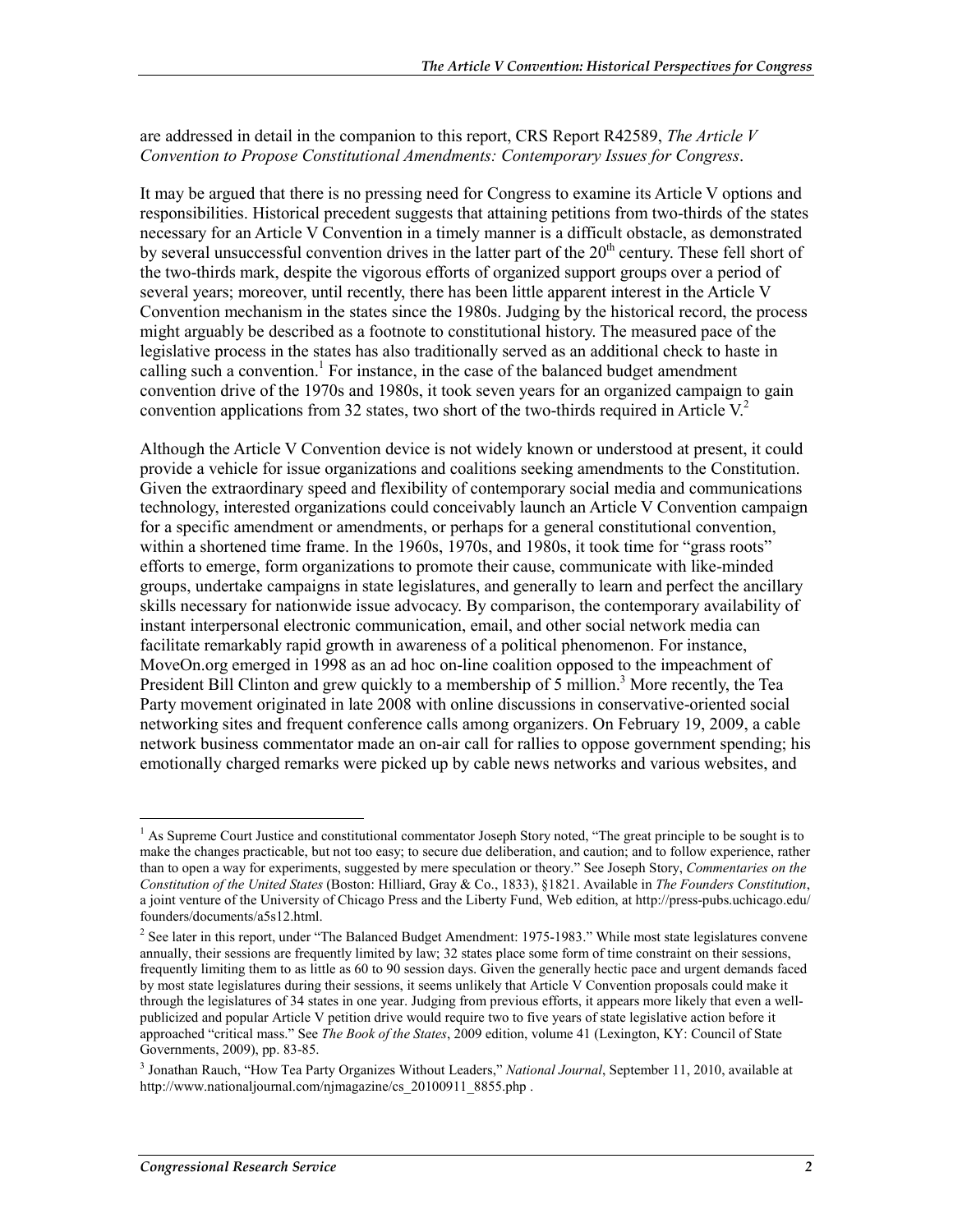went "viral." In just two months the newly named "Tea Party" movement was able to convene over 600,000 supporters in more than 600 demonstrations around the nation.<sup>4</sup>

In a related development, over the past few years, interest has grown in several new constitutional amendment proposals, such as the "Repeal Amendment," which would provide for the repeal of any federal legislation by a vote of disapproval in the legislatures of two-thirds of the states.<sup>5</sup> Another recent proposal would repeal the 17<sup>th</sup> Amendment, and restore the election of U.S. Senators to state legislatures.<sup>6</sup> Given the advances in communications technology cited above, groups supporting these measures or others might find the Article V Convention to be an attractive vehicle for the promotion of their proposed amendments. Under these circumstances, Congress might be called on to revisit the Article V Convention issue for the first time since the 1980s.

The obstacles, however, remain daunting, even in the face of rapid change: the Constitution sets a considerable hurdle for the Article V Convention process by requiring that applications for a convention be made by the legislatures of at least two-thirds of the several states. Further, any amendments proposed would face the same task of securing approval of three-fourths of the states before they were ratified.

## **Constitutional Provisions: Article V Offers Two Modes of Amendment**

Article V of the U.S. Constitution provides two methods for amending the nation's fundamental charter. The first method, and to date the only one used successfully, authorizes proposal of amendments by Congress:

The Congress, whenever two thirds of both Houses shall deem it necessary, shall propose Amendments to this Constitution, ... which ... shall be valid to all Intents and Purposes, as Part of this Constitution, when ratified by the Legislatures of three fourths of the several States, or by Conventions in three fourths thereof, as the one or the other Mode of Ratification may be proposed by the Congress; ....<sup>7</sup>

As noted in Article V, amendments ratified by the states under either procedure are indistinguishable and have equal force; they are both "valid to all Intents and Purposes, as Part of this Constitution  $^{38}$ 

 $4$  Ibid.

<sup>5</sup> Kate Zernicke, "Proposed Amendment Would Enable States to Repeal Federal Law," *New York Times*, December 19, 2010, available at http://www.nytimes.com/2010/12/20/us/politics/20states.html.

<sup>&</sup>lt;sup>6</sup> The Campaign to Restore Federalism, "Repeal the Seventeenth Amendment," available at http://www.restorefederalism.org/?gclid=CK386ay3pa4CFSEQNAodaTKFRw.

<sup>7</sup> U.S. Constitution, Article V.

<sup>8</sup> Ibid.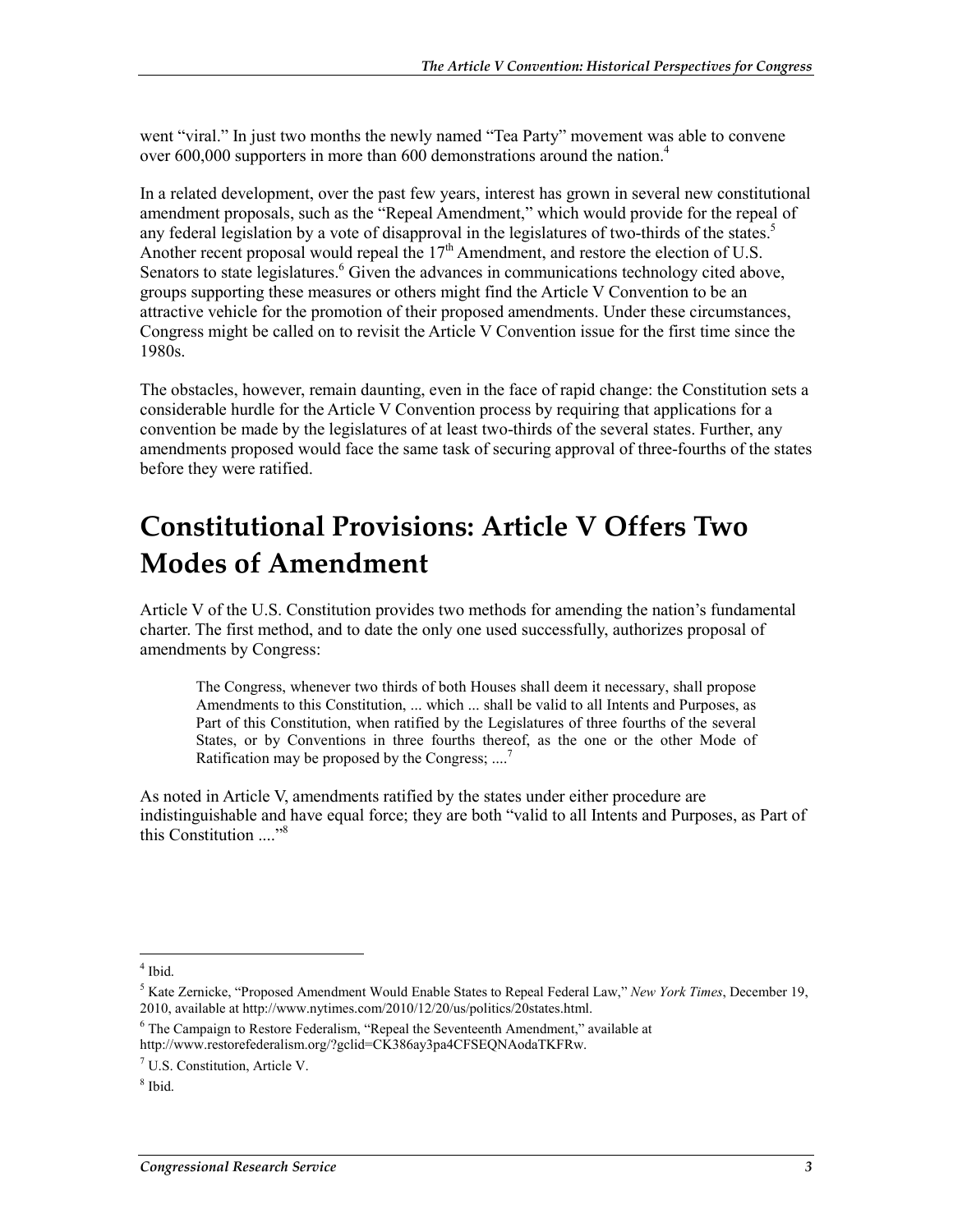### **Proposal of Amendments by Congress**

Congress has used this first, or "congressional," amendment process to propose 33 amendments to the states since 1789, 27 of which have been successfully ratified to date.

#### **Constitutional Provisions**

Key constitutional elements include the following:

- Amendments proposed by Congress must be approved by two-thirds vote in both the House of Representatives and the Senate.
- The proposed amendment must be subsequently ratified by three-fourths of the legislatures of the states, 38 at present.
- Alternatively, Congress may direct that ratifications shall be by ad hoc conventions called by the states for the specific purpose of considering the ratification<sup>9</sup>
- The same three-fourths requirement for adoption would also apply if Congress voted to require ratification by ad hoc state conventions.

#### **Supplementary Provisions**

Over the years, Congress has added four additional elements in the amendment process that were not included in the text of Article V.

- First, the congressional vote to propose an amendment must be approved by a *two-thirds vote of the Members present and voting*, *a quorum being present*, in both the House and Senate. The Supreme Court ruled in *National Prohibition Cases* of 1920 that Congress had the authority to set these thresholds.<sup>10</sup>
- Second, amendments are not incorporated into the existing text of the Constitution as adopted in 1788, but rather, are included as supplementary articles $^{11}$
- Third, beginning in the  $20<sup>th</sup>$  century, Congress has required that ratifications must be roughly contemporaneous, and has set a seven-year deadline for the  $18<sup>th</sup>$  and  $20<sup>th</sup>$  Amendments<sup>12</sup> and all subsequent proposed amendments.<sup>13</sup> This practice was

<sup>1</sup>  $9^9$  To date, Congress has specified ratification by ad hoc state convention for only one amendment, the 21<sup>st</sup>, which repealed the  $18<sup>th</sup>$  (Prohibition) Amendment.

<sup>10</sup> This was one of two questions decided by the Supreme Court in the *National Prohibition Cases* (253 U.S. 350 (1920)).

<sup>&</sup>lt;sup>11</sup> James Madison, sponsor in the House of Representatives of the amendments now known as the Bill of Rights, suggested they should be incorporated in the body of the Constitution. The House decided instead to add them to the end of the Constitution as additional articles, a precedent followed for all subsequent amendments.

<sup>&</sup>lt;sup>12</sup> After setting a deadline for the 18<sup>th</sup> Amendment, Congress did not include a ratification deadline for the 19<sup>th</sup>, but resumed the practice with the 20<sup>th</sup> through 26<sup>th</sup> Amendments (and the proposed Equal Rights and District of Columbia Congressional Representation Amendments, which were not ratified). The seven-year requirement was incorporated in the body of the amendment in the  $18<sup>th</sup>$  and  $20<sup>th</sup>$  through  $22<sup>nd</sup>$  Amendments. For subsequent amendments, Congress concluded that incorporating the time limit in the amendment itself "cluttered up" the amendment. Consequently, the (continued...)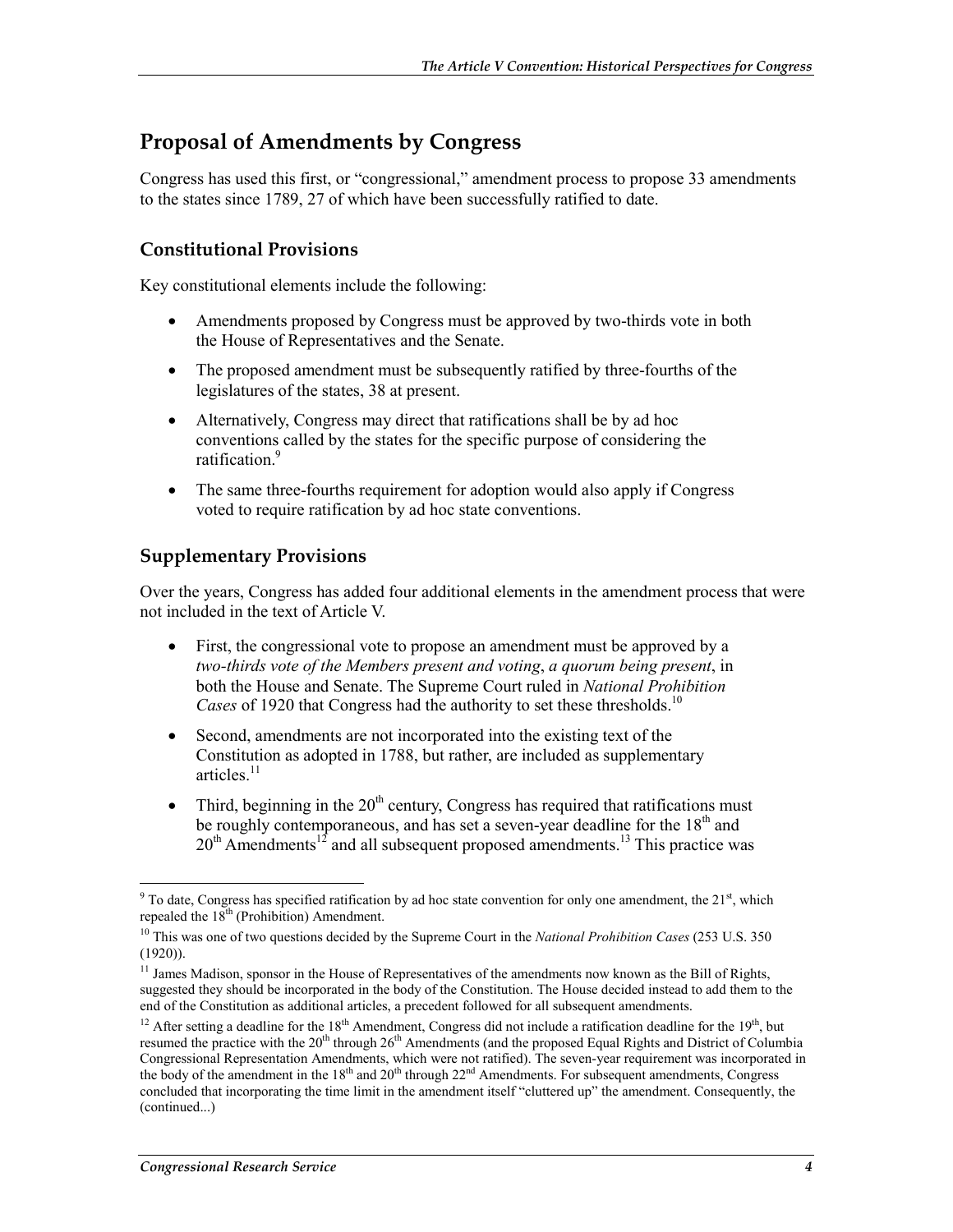upheld by the Supreme Court in its 1921 ruling, *Dillon v. Gloss*,<sup>14</sup> later confirmed in 1939 in *Coleman v. Miller*. 15

• Finally, the Constitution does not require approval of proposed amendments by Presidents, who have no function in the process of proposing an amendment to the states. Their approval or signature has no bearing on the process, and they cannot veto or pocket veto proposed amendments that have been approved by the requisite congressional majorities or by an Article V Convention.<sup>1</sup>

### **Proposal of Amendments by an Article V Convention**

The second method provided in Article V empowers the states to petition Congress for a convention to consider amendments. This procedure is generally known as the Article V **Convention** 

#### **Constitutional Provisions**

Key constitutional elements include the following:

- The legislatures of two-thirds of the states, 34 at present, must present applications to Congress.
- Congress shall then "call a Convention for proposing Amendments."
- Amendments proposed by an Article V Convention must also be ratified by three-fourths of the states.
- Congress may provide for consideration of such amendment either by state legislatures or ad hoc state ratification conventions, at its discretion.

<sup>(...</sup>continued)

<sup>23&</sup>lt;sup>rd</sup> through 26<sup>th</sup> Amendments placed the limit in the authorizing resolution, rather than in the body of the amendment. See "Article V: Ratification" in U.S. Congress, Senate, *The Constitution of the United States, Analysis and Interpretation*, 108th Congress, Senate Document 108-17 (Washington: GPO, 2004), available at http://www.gpoaccess.gov/constitution/pdf2002/015.pdf.

<sup>&</sup>lt;sup>13</sup> The  $27<sup>th</sup>$  Amendment, the most recently ratified, was proposed to the states in 1789 *without* a seven-year time limit on ratification. After 203 years, as a "pending" amendment, it was revived, ratified by more states, and was recognized as part of the Constitution in 1992. Congress extended the deadline for ratification of the proposed Equal Rights Amendment by 39 months, from March, 1979 to June, 1982, but the Amendment still failed to garner the 38 necessary state ratifications before the extended deadline.

<sup>14</sup> *Dillon v. Gloss*, 256 U.S. 368 (1921).

<sup>&</sup>lt;sup>15</sup> *Coleman v. Miller*, 307 U.S. 443 (1939). The seven-year requirement was incorporated in the body of the amendment in the 18<sup>th</sup> and 20<sup>th</sup> through 22<sup>nd</sup> Amendments. For subsequent amendments, Congress concluded that incorporating the time limit in the amendment itself "cluttered up" the amendment. Consequently, the 23<sup>rd</sup> through 26<sup>th</sup> Amendments placed the limit in the authorizing resolution, rather than in the body of the amendment. (See "Article V: Ratification" in U.S. Congress, Senate, *The Constitution of the United States, Analysis and Interpretation*, 108th Congress, Senate Document 108-17 (Washington: GPO, 2004), available at http://www.gpoaccess.gov/constitution/pdf2002/015.pdf.

<sup>16</sup> This issue was determined as part of a 1798 Supreme Court decision, *Hollingsworth v. Virginia*, 3 Dall. (3 U.S.) 378 (1798). The role of the President in the Article V Convention process is examined in greater detail in the companion to this report, CRS Report R42589, *The Article V Convention to Propose Constitutional Amendments: Contemporary Issues for Congress*, by Thomas H. Neale.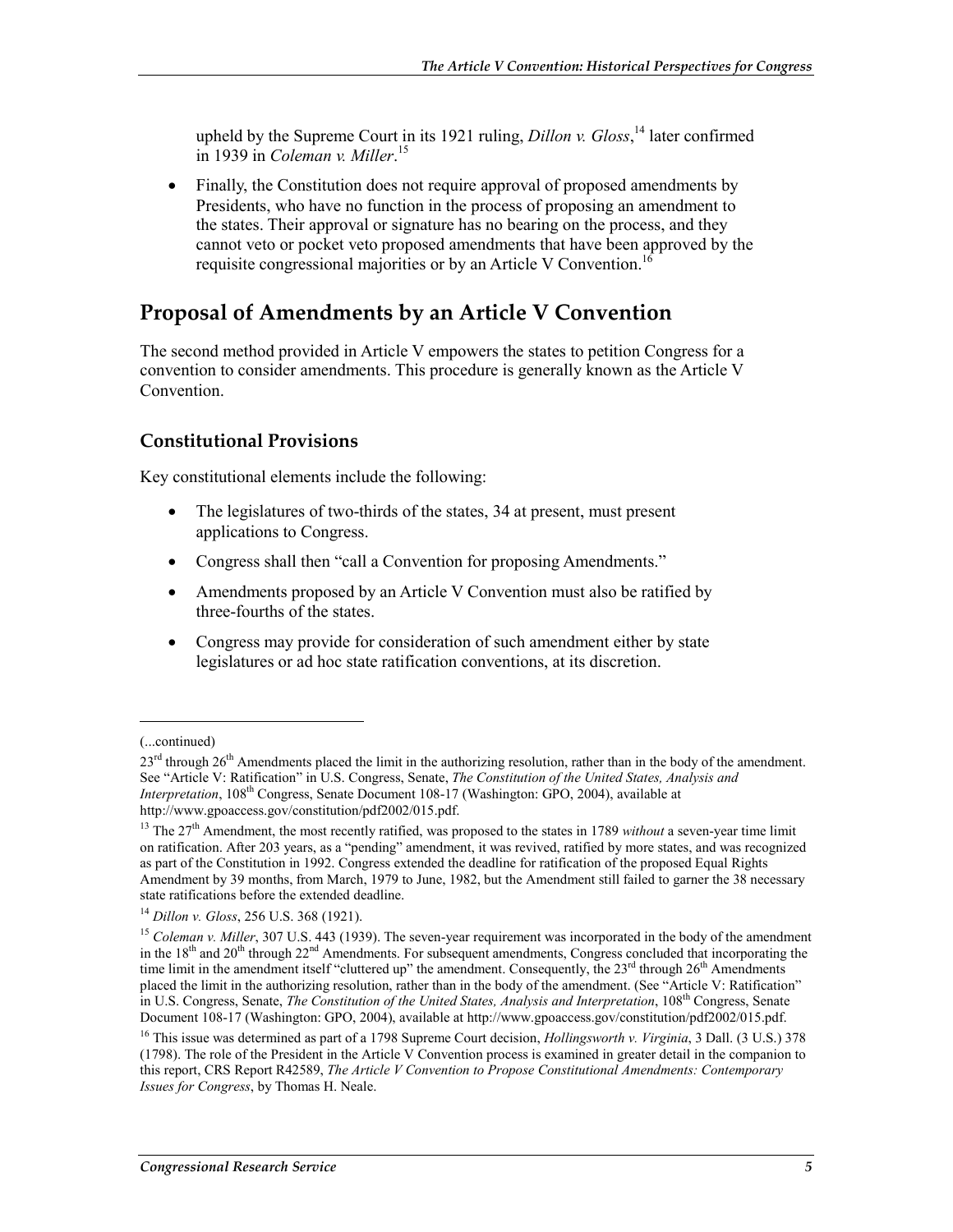#### **Supplementary Provisions**

Of the supplementary requirements noted previously that have come to be associated with proposed amendments, at least three would arguably apply to those proposed by an Article V Convention. First, it is likely, but not certain, that an Article V Convention would follow the traditional practice of proposing amendments as addenda to the Constitution. Second, it is likely, but again not certain, that a seven-year time limit for ratification would be included in any proposed amendment or amendments. Finally, the President would also have no function in the proposal of amendments by a convention, as is the case with amendments proposed by Congress.

## **"Original Intent:" The Founders Include the Article V Convention Process in the U.S. Constitution**

The idea that constitutional amendments might be drafted and forwarded directly to the states appeared early in the Constitutional Convention of 1787, when the "Virginia Plan" proposed amendment of the national charter, "whensoever it shall seem necessary, and that the assent of the National Legislature ought not to be required thereto."<sup>17</sup> During the course of convention proceedings, the amendment clause evolved; initially the states were to have sole authority to call  $\alpha$  convention; Congress was then similarly empowered.<sup>18</sup> The debate reveals that the delegates were concerned that the amending process should not be lodged exclusively with Congress, but that the states should also have the opportunity to propose amendments, either directly, or via convention, although Alexander Hamilton asserted that the national legislature (Congress) "will be the first to perceive and will be the most sensible to the necessity of amendments...."<sup>19</sup> On September 10, Article V began to assume its final form when James Madison offered the following version, which rearranged the various elements that had been debated up to that point:

The Legislature of the U.S. whenever two thirds of both Houses shall deem necessary, or on the application of two thirds of the Legislatures of the several States, shall propose amendments to this Constitution, which shall be valid to all intents and purposes as part thereof, when the same shall have been ratified by three fourths at least of the Legislatures of the several States, or by Conventions in three fourths thereof, as one or the other mode of ratification may be proposed by the Legislature of the U.S.  $\ldots$ <sup>2</sup>

Two amendments to the article were added in the convention's final sessions. The first, which prohibited any interference with the slave trade before 1808, was included at the insistence of the slave-holding states, while the second, which guaranteed that no state could be deprived of equal suffrage in the Senate without its consent, was inserted to reassure the less populous states that the formula providing for equal state representation in the Senate would not be altered at some

<sup>&</sup>lt;sup>17</sup> U.S. Constitutional Convention, *The Debates in the Federal Convention of 1787 Which Framed the Constitution of the United States of America, reported by James Madison* (Greenwood Press, Westport, CT: 1970, c. 1920, Oxford University Press), p. 29, hereinafter referred to as *Madison's Notes*.

<sup>18</sup> For an account of convention debate arranged by article, rather than by session, consult *The Founders' Constitution*, Web edition, available at http://press-pubs.uchicago.edu/founders/.

<sup>19</sup> *Madison's Notes*, p. 539.

 $^{20}$  Ibid., p. 540.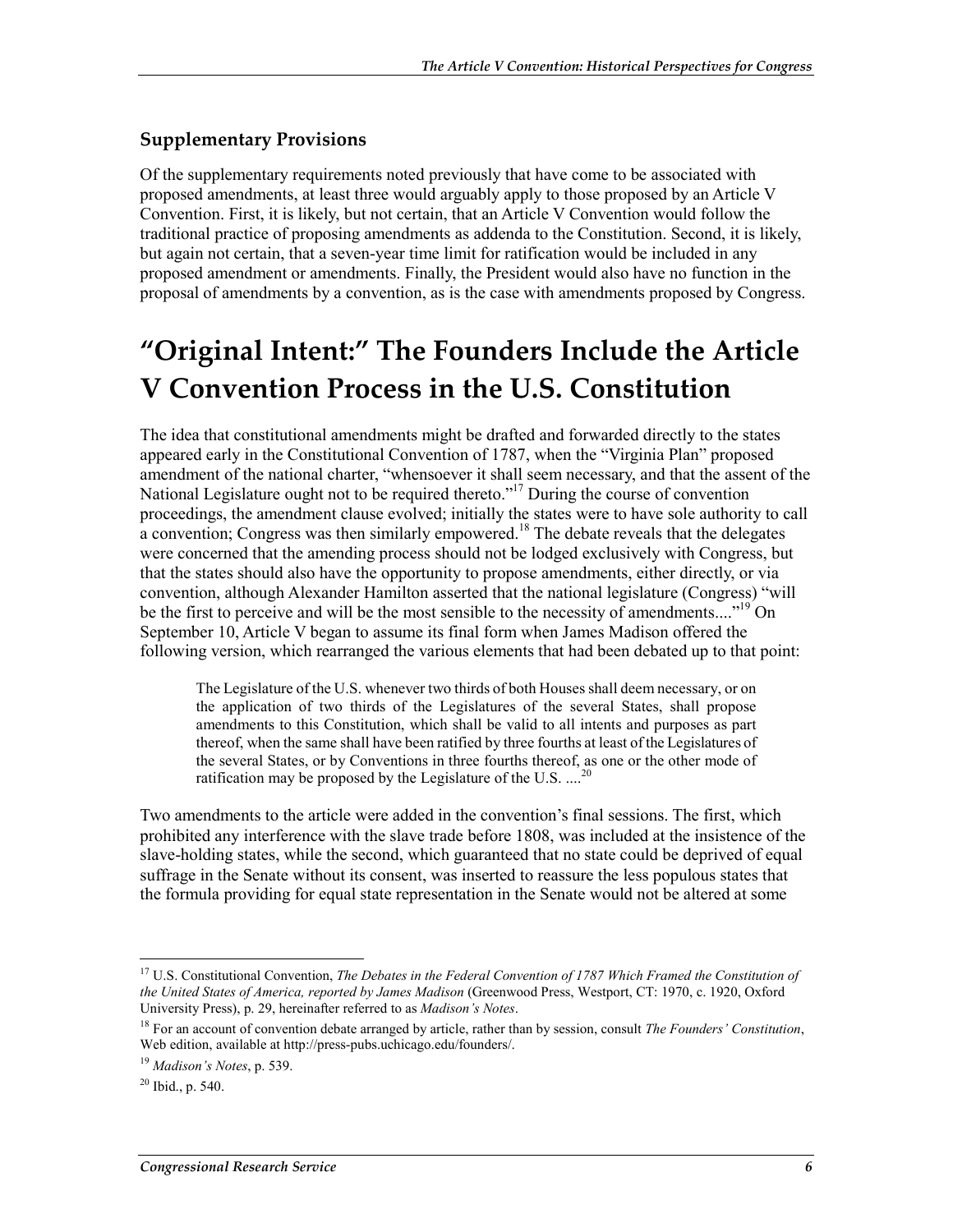future time: "[t]his motion being dictated by the circulating murmurs of the small States was agreed to without debate, no one opposing it, or on the question, saying no."<sup>21</sup>

*The Federalist* confirms the convention's intent that the process of proposing amendments should be entrusted to both Congress *and* the state legislatures. As James Madison wrote in *Federalist 43*, "Powers Delegated to the General Government: III,"

The mode [of amendment] preferred by the Convention seems to be stamped with every mark of propriety. It guards equally against that extreme facility which would render the Constitution too mutable; and that extreme difficulty which might perpetuate its discovered faults. *It moreover equally enables the general and the state governments to originate the amendment of errors as they may be pointed out by the experience on one side or on the other* (emphasis added).<sup>22</sup>

Alexander Hamilton commented more specifically on the state petition process as a potential remedy to congressional inaction in *Federalist 85*, "Conclusion:"

In opposition to the probability of subsequent amendments, it has been urged that the persons delegated to the administration of the national government will always be disinclined to yield up any portion of the authority of which they were once possessed..... The intrinsic difficulty of governing thirteen states ... will, in my opinion, constantly impose on the national rulers the necessity of a spirit of accommodation to the reasonable expectations of their constituents. But there is yet a further consideration.... [i]t is this, that the national rulers, whenever nine States concur, will have no option on the subject. By the fifth article of the plan, the Congress will be obliged ... to call a convention for proposing amendments.... The words of this article are peremptory. The Congress "shall call a convention." Nothing in this particular is left to the discretion of that body.<sup>23</sup>

Constitutional scholar and commentator St. George Tucker, a friend and contemporary of the Virginia delegates to the Philadelphia Convention, noted that

... the fifth article of the Constitution provides the mode by which future amendments to the [C]onstitution may be proposed, discussed, and carried into effect.... And this be effected in two different modes: the first on recommendation from [C]ongress, whenever two thirds of both houses shall concur in the expediency of any amendment. The second, which secures to the states an influence in case [C]ongress should neglect to recommend such amendments, provides, that [C]ongress shall, on application from the legislatures of two thirds of the states, call a convention for proposing amendments.... Both of these provisions appear excellent. Of the utility and practicability of the former, we have already had most satisfactory experience. The latter will probably never be resorted to, unless the federal government should betray symptoms of corruption, which may render it expedient for the states to exert themselves in order to the application of some radical and effectual remedy.<sup>24</sup>

 $^{21}$  Ibid., pp. 540, 575.

<sup>22</sup> James Madison, "Powers Delegated to the General Government: III," in *The Federalist*, Number 43(Cambridge, MA: The Belknap Press of Harvard University Press, 1961), p. 315.

<sup>23</sup> Alexander Hamilton, "Conclusion," in *The Federalist*, Number 85, Ibid., p. 546.

<sup>24</sup> St. George Tucker, *Blackstone's Commentaries: With Notes of Reference to the Constitution and Laws of the Federal Government of the United States and the Commonwealth of Virginia*, quoted in *The Founders' Constitution*, Web edition, available at http://press-pubs.uchicago.edu/founders/documents/a5s11.html.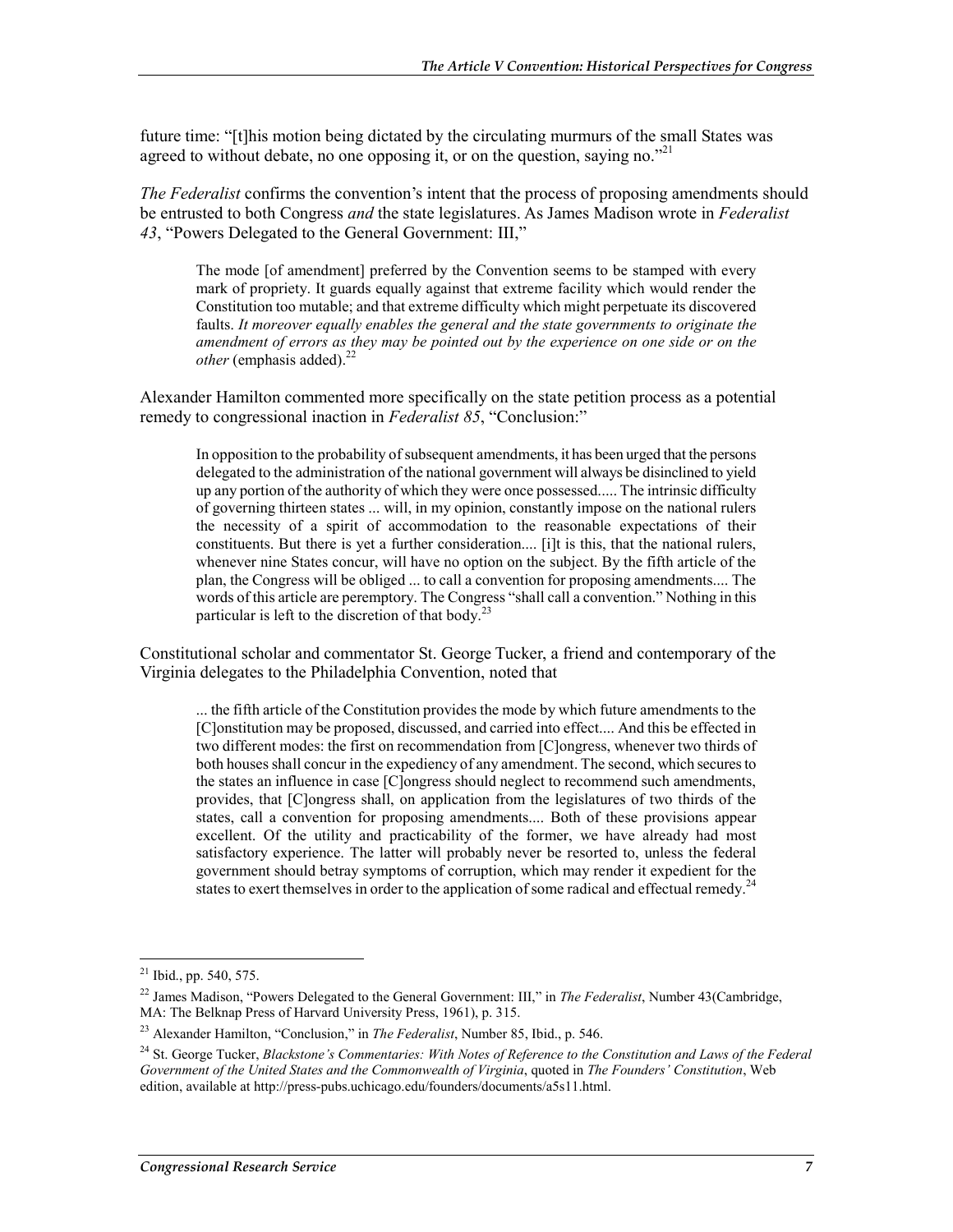On balance, the historical record indicates that the founders established the Article V state application process as a complement to the congressional process proposal, to ensure that a convention could be called even if Congress refused to consider an amendment or amendments, so long as the proposal enjoyed the supermajority support of two-thirds of the states.

Reviewing the convention record, one contemporary observer suggests that, notwithstanding the fact that all 27 current amendments were proposed by Congress, the founders had no intention that this should be the predominant or even preferred method of amending the Constitution:

There is nothing to suggest that the Framers intended the congressional procedure to be the predominant amendment process. To the contrary, they felt that they had struck a proper balance in distributing the power to propose amendments, intending to express a preference for neither method. $^{25}$ 

To sum up the available record indicating the founders' original intent, it appears that they crafted Article V very much in the spirit of checks and balances, and separation of powers, that permeates the Constitution. During the convention, they agreed that a second mode of amendment was needed to balance the grant of amendatory power to Congress. This method, clearly identified in Article V as co-equal to congressional proposal, empowers the people, acting through their state legislatures, to summon a convention that would have equal authority to propose an amendment or amendments, which are then proposed to the states for ratification. In *Federalist* 51, James Madison famously wrote, "If men were angels, no government would be necessary.... In framing a government which is to be to be administered by men over men the great difficulty is this: you must first enable the government to control the governed; and in the next place oblige it to control itself."<sup>26</sup> It appears that this principle was not far from their minds as they drafted Article V, because the convention provided an additional check on both methods of proposing amendments by requiring that all proposed amendments be approved by the legislatures of, or ad hoc conventions in, three-fourths of the several states, and further empowered Congress to select which mode of ratification it preferred.

## **Efforts to Summon an Article V Convention: The Experience of the 20th Century**

Proposals for an Article V Convention are as old as the republic. The first of more than 700 was filed in 1789, the same year government under the U.S. Constitution was established, but over the next century, only 23 applications were received by Congress.<sup>27</sup> In fact, the Article V Convention

<sup>25</sup> Michael A. Almond, "Amendment by Convention: Our Next Constitutional Crisis?" *North Carolina Law Review*, vol. 53, issue 3, February 1975, p. 498.

<sup>26</sup> James Madison, in *The Federalist*, Number 51, "Checks and Balances," p. 356.

<sup>&</sup>lt;sup>27</sup> Statistics provided by Friends of the Article V Convention (FOAVC), and are available at http://foa5c.org/file.php/1/ Articles/AmendmentsTables.htm. It should be noted that these figures are not official, but were compiled by FOAVC. The base compilation, taken from *Annals of Congress*, *Congressional Debates*, *Congressional Globe*, and *Congressional Record*, appeared in "A Lawful and Peaceful Revolution: Article V and Congress' Present Duty to Call a Convention for Considering Amendments," an article that appeared in *Hamline Law Review*, volume 14, number 1, fall 1990, pp. 1-116. Subsequent updates were compiled by FOAVC; this organization's list is evidently the only comprehensive compilation of state applications. Neither Congress, which receives state applications for an Article V Convention, nor the National Archives, which is the custodian of most congressional documents, retains the applications in an organized collection. Congressional procedures concerning the disposition state applications are (continued...)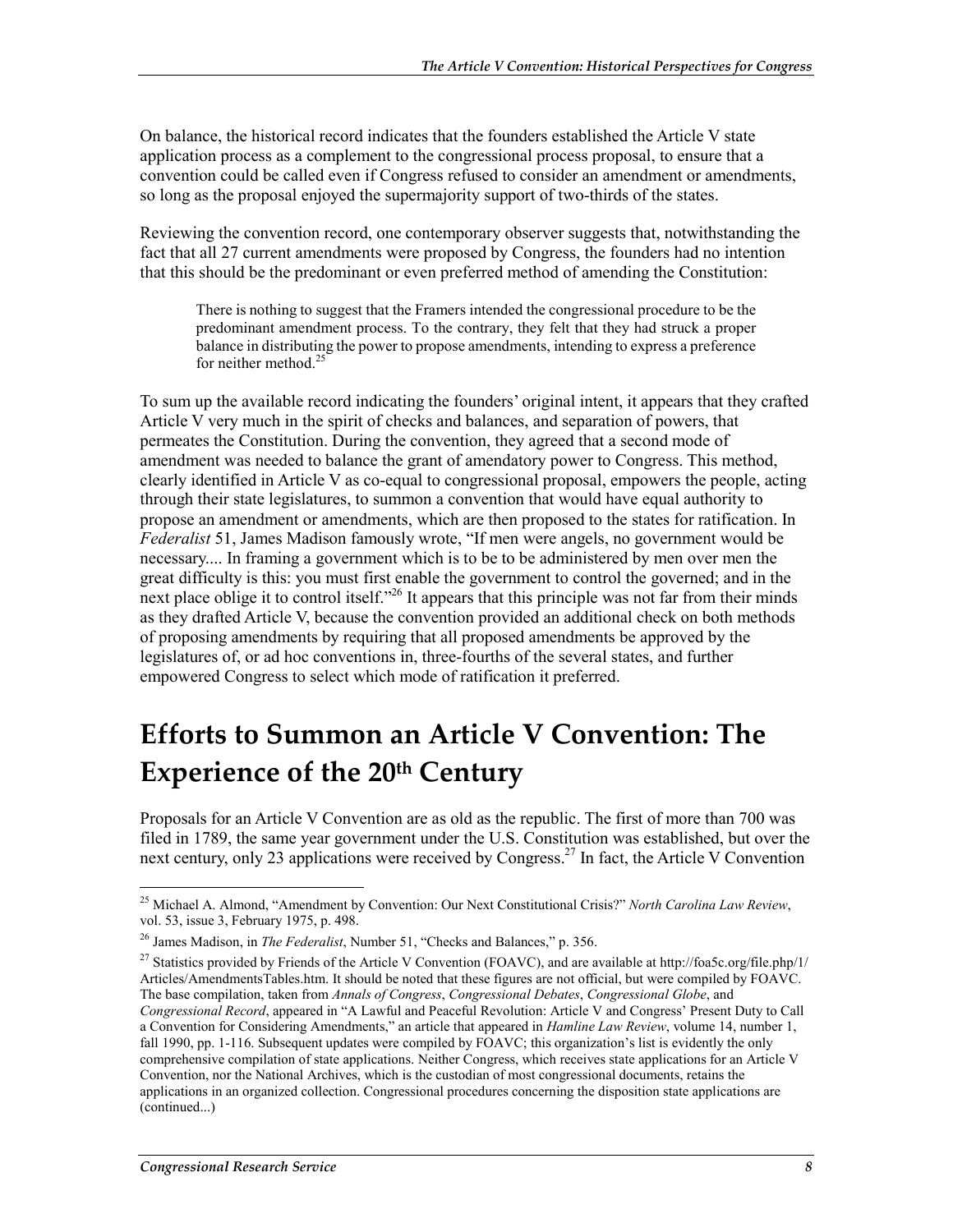is sometimes referred to as a  $20<sup>th</sup>$  century phenomenon, because 697 of the 743 applications recorded by the Friends of the Article V Convention were filed between 1900 and 1999.<sup>28</sup> These have included applications for a general convention, as well as petitions for a convention to consider a particular amendment in an estimated 47 issue areas.<sup>29</sup> Perhaps the first example of what could be considered a "campaign" to promote state applications actually began late in the  $19<sup>th</sup>$  century with the movement in favor of an amendment providing direct election of U.S. Senators. The following section examines this movement and two others, one favoring an amendment concerning apportionment in the state legislatures, and a third advocating a convention to propose an amendment requiring a balanced federal budget. These "case studies" provide a more detailed look at one campaign that accomplished its ultimate goal, direct election of Senators, albeit without an Article V Convention, and two that came very close to meeting the constitutional threshold of applications from two-thirds of the states.

### **Direct Election of Senators, 1893-1912**

The campaign for direct election of Senators arguably provides the first example of an organized campaign for an Article V Convention. Activity in support of direct election did not approach the sophistication of a modern advocacy campaign, that is, one possessing a national organizational structure and local affiliates, with a defined mission statement or manifesto, that raises funds from private donors and conducts a sustained and coordinated advocacy campaign on various levels and media. It did, however, embrace like-minded groups and individuals working cooperatively toward a common goal.

During the last third of the  $19<sup>th</sup>$  century, the U.S. Senate was troubled by a growing number of sometimes lengthy vacancies, as politically deadlocked state legislatures proved unable to agree on candidates for the office.<sup>30</sup> In addition, Senators were seen as increasingly influenced, and in some cases their elections were influenced by, corporate and monopoly interests.<sup>31</sup> Public opinion, and pro-reform groups, particularly in the Progressive and Populist movements, looked to direct popular election as a remedy for these conditions. The House of Representatives proposed a relevant amendment as early as 1894, but direct election amendments in the Senate never reached the floor during this period. $32$ 

While states had previously petitioned Congress to propose an amendment providing direct election, in 1893 Nebraska's legislature went a step further to revive the long-neglected provision of Article V that empowers states to apply to Congress for a convention to consider amendments

<sup>(...</sup>continued)

examined in greater detail in the companion to this report, CRS Report for Congress R00000, *The Article V Convention for Proposing Constitutional Amendments: Contemporary Issues for Congress*, under the heading "Receiving and Processing the State Applications: Existing Procedures and Potential Revision."

<sup>&</sup>lt;sup>28</sup> FOAVC website, available at http://foa5c.org/file.php/1/Articles/AmendmentsTables.htm#Table01.

 $29$  Ibid.

<sup>&</sup>lt;sup>30</sup> Recall that Article I, Section 3, clause 1 of the Constitution originally provided that Senators would be "chosen by the Legislature" in each state.

<sup>31</sup> David Graham Philips's series, "The Treason of the Senate," published in 1906 in *Cosmopolitan* epitomized the case for reform. See, for instance, "The Treason of the Senate: Aldrich, the Head of It All," *Cosmopolitan*, March 1906, available at http://www.wwnorton.com/college/history/archive/resources/documents/ch24\_02.htm.

<sup>&</sup>lt;sup>32</sup> Alan P. Grimes, *Democracy and the Amendments to the Constitution*, (Lexington, MA: Lexington Books, D.C. Heath and Co., 1978), pp. 75-78.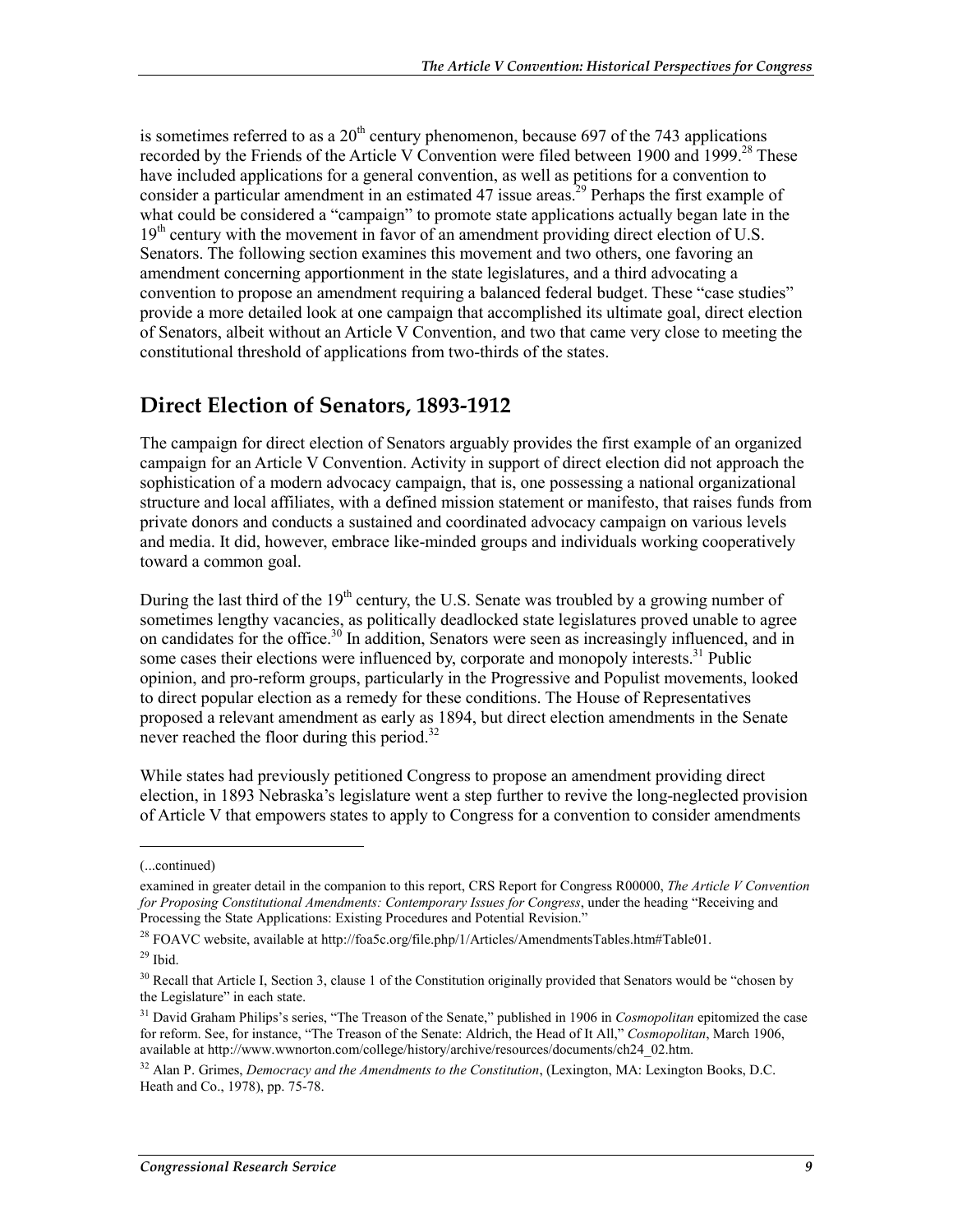to the Constitution. In a classic example of a state acting as a "laboratory of democracy," the Pennsylvania legislature in 1899 approved a "model" application for an Article V Convention, which it then circulated among secretaries of state (or the equivalent officer) in all the other states.<sup>33</sup> The wording of Pennsylvania's application reflected growing support for a convention: whereas earlier state applications had requested Congress to propose a direct election amendment, the language of the model application instead *directed* Congress to summon a convention, reflecting Article V's admonition that Congress "*shall call* a Convention for proposing Amendments (emphasis added)...."<sup>34</sup> Over the next decade, more than 25 states took similar action and applied for a convention, while others found a way around the constitutional provision empowering state legislatures to choose U.S. Senators. During this period, many states adopted some version of the "Oregon Plan," by which state legislators committed themselves during their own election campaigns to vote for the Senate candidate who won the most popular votes in an all-party "advisory" primary. As the number of "Oregon Plan" Senators grew, attitudes in the upper house began to change, and in 1912, the Senate joined the House in proposing what became the  $17<sup>th</sup>$  Amendment to the Constitution.<sup>35</sup>

The concerted action of states in calling for an Article V Convention with the ultimate purpose of convincing Congress to propose a particular amendment has been referred to as the "prodding effect," because the states are *prodding* Congress to take the initiative. The events leading to proposal of the  $17<sup>th</sup>$  Amendment arguably comprise the most successful example of the prodding effect to date. $36$ 

As the  $20<sup>th</sup>$  century progressed, the Article V Convention device enjoyed mixed success on the state level. State legislatures filed applications for a convention to consider amendments in a range of public policy issues, including repeal of the  $16<sup>th</sup>$  (income tax) and  $18<sup>th</sup>$  (prohibition) Amendments, limitation on federal taxes, and prohibition of busing to achieve racial balance in schools, among others. None of these, however, approached the requisite number necessary for a convention. The most successful drives for an Article V Convention, which approached the 34 state constitutional threshold, came in the second half of the century and concerned two politically sensitive issues: apportionment in state legislatures and an amendment requiring a balanced federal budget.

### **State Legislative Apportionment, 1964-1969**

The first instance of a substantial campaign for an Article V Convention following the successful proposal of the  $17<sup>th</sup>$  Amendment occurred in the 1960s in response to a Supreme Court ruling on apportionment of state legislatures. In 1964, the High Court ruled in *Reynolds v. Sims*37 that

<u>.</u>

<sup>33</sup> Russell L. Caplan, *Constitutional Brinksmanship, Amending the Constitution by National Convention* (New York: Oxford University Press, 1988), p. 63.

 $34$  Ibid.

<sup>&</sup>lt;sup>35</sup> For a history of the 17<sup>th</sup> Amendment, see George H. Haynes, *The Senate of the United States, Its History and Practice* (Boston: Houghton Mifflin, 1938), volume 1, pp. 79-117; and Grimes, *Democracy and the Amendments to the Constitution*, pp. 74-82.

<sup>&</sup>lt;sup>36</sup> For further information on the prodding effect, see Charles W. Hucker, "Constitutional Convention Poses" Questions," *Congressional Quarterly Weekly Report*, volume 37, February 17, 1979, pp. 273-276; or James Kenneth Rogers, "The Other Way to Amend the Constitution: The Article V Constitutional Convention Amendment Process," *Harvard Journal of Law and Public Policy*, volume 30, number 3, 2007, pp. 1008-1010.

<sup>37</sup> *Reynolds v. Sims*, 377 U.S. 533 (1964).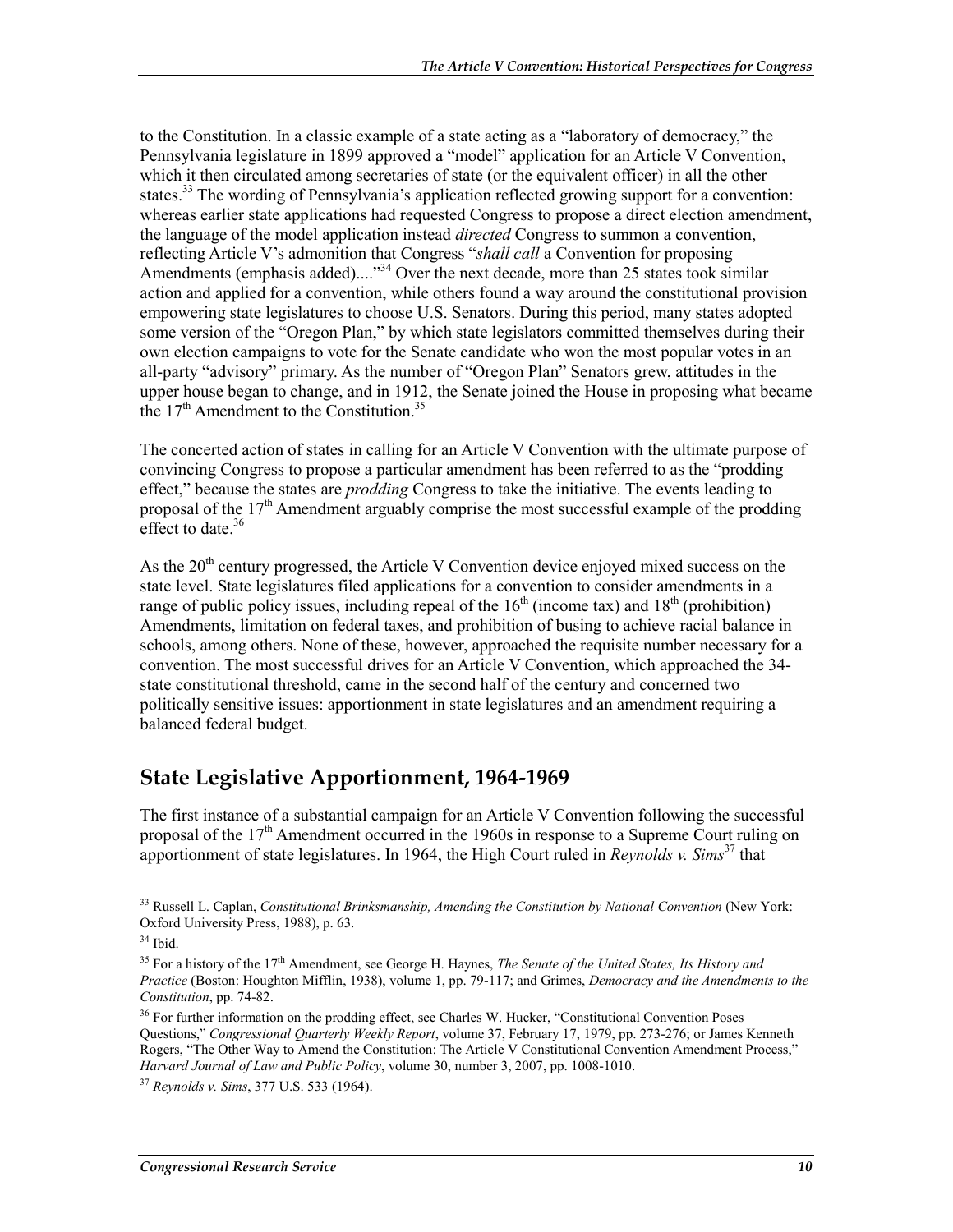districts in both chambers of state legislatures must be generally equal in population, thus embracing the principle, "one person, one vote."<sup>38</sup> Up to that time, states had routinely created legislative districts of different populations; most notably, less populous districts were drawn in rural areas as a means of preserving a degree of influence for "farm interests" and "the rural vote." Critics of the Supreme Court's ruling expressed fear that it would lead to excessive dominance of state governments by "urban interests."<sup>39</sup> Conservatives also countered the Court's decision with the states-rights centered argument that it encouraged what they characterized as a federal encroachment on state authority.<sup>40</sup>

Congressional foes of both *Reynolds v. Sims* and subsequent related Supreme Court decisions were headed by Everett M. Dirksen of Illinois, Republican leader in the Senate. Opponents first attempted to delay implementation of the Supreme Court's decision through legislation; failing in that, Senator Dirksen then introduced S.J.Res. 2 in the 89<sup>th</sup> Congress, a constitutional amendment that would have permitted states to use additional factors besides population in apportioning one chamber of their legislatures. He was able to attach this resolution as an amendment in the nature of a substitute to a non-controversial measure, S.J.Res. 66, designating National American Legion Baseball Week, but the amended proposal failed to win the necessary two-thirds margin in the Senate  $41$ 

While supporters of the Dirksen proposal continued to introduce amendments in Congress, and Senator Dirksen himself continued to promote a one-house exemption from *Reynolds v. Sims*, the focus switched to an Article V Convention. In late 1964, the General Assembly of the Council of State Governments endorsed the one-house state apportionment exception, and published and circulated both a manual on the Article V Convention process for state legislatures and a model application for a convention.<sup>42</sup> The first state applications for a convention to consider amendments on legislative apportionment were submitted in 1963, and by the 91<sup>st</sup> Congress (1969-1970), 33 states had filed Article V applications, just one short of the two-thirds necessary to trigger a convention. The  $33<sup>rd</sup>$  petition proved to be the high-water mark for the legislative apportionment campaign, however. As the prospect of an Article V Convention became more and more likely, opposition increased, much of which was generated by warnings about the dangers of a runaway convention,<sup>43</sup> and several state legislatures reconsidered their actions. According to one commentator, "[i]n some of the state legislatures approving applications, the members thought they were merely expressing disagreement with the Supreme Court decisions and did not appreciate the legal implications of their vote."<sup>44</sup> Four states subsequently rescinded their

<sup>38</sup> *Reynolds v. Sims* was one of three Supreme Court decisions relating to apportionment matters delivered in the first half of the 1960s. In *Baker V. Carr*, (389 U.S. 186 (1962)), the Court ruled that apportionment was a justiciable question, whereas previously it had been considered political and not subject to court action. In *Wesberry v. Sanders* (376 U.S. 1 (1964)), it ruled that U.S. House of Representatives districts must have substantially equal populations.

<sup>39</sup> Caplan, *Constitutional Brinksmanship*, p. 73.

<sup>40</sup> James Stasny, "The Constitutional Convention Provision of Article V: Historical Perspectives," *Cooley Law Review*, volume 1, issue 1, 1982-83, p. 85.

<sup>41 &</sup>quot;33 States Call for Constitutional Convention to Revise One-Man-One-Vote Ruling," *Congressional Quarterly's Guide to the Congress of the United States* (Congressional Quarterly Service: Washington, 1971), pp. 288-289.

<sup>42</sup> Stasny, "The Constitutional Convention Provision of Article V: Historical Perspectives," p. 88.

 $43$  A runaway Article V Convention is generally defined as one that was summoned to consider a particular issue, e.g., legislative apportionment in the states, but which also investigated other constitutional issues. The runaway convention phenomenon is examined in greater length in the companion to this report, CRS Report R42589, *The Article V Convention to Propose Constitutional Amendments: Contemporary Issues for Congress*, by Thomas H. Neale.

<sup>44</sup> Caplan, *Constitutional Brinksmanship*, p. 74.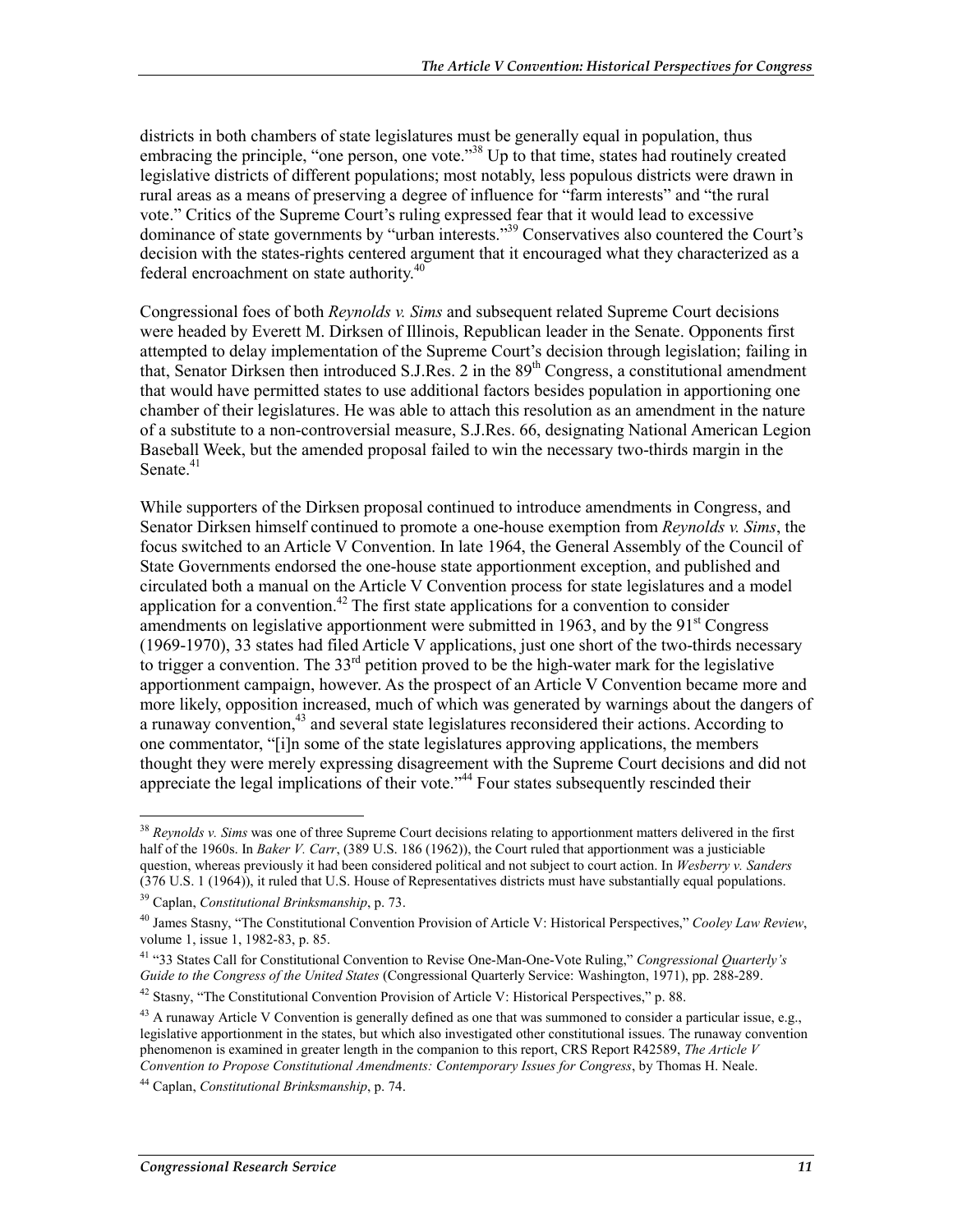applications, while the unexpected death of Senator Dirksen in September 1969 deprived the movement of its strongest public advocate and marked the effective end of the campaign.<sup>45</sup>

### **The Balanced Budget Amendment, 1975-1983**

Although amendments to control federal spending or cap federal budget deficits were introduced in Congress as early as the 1930s, the first organized movement to call an Article V Convention to consider a balanced budget amendment got under way in the mid-1970s.

According to several accounts,<sup>46</sup> the impetus was provided by the National Taxpayers Union (NTU), which describes itself in its contemporary literature as "a nonprofit, non-partisan citizen group whose members work every day for lower taxes and smaller government at all levels."<sup>47</sup> NTU used its staff and resources to promote the concept of an Article V balanced budget convention, preparing model legislation and establishing informal networks of supportive state legislators.48 Throughout the decade of the 1970s, a widespread wave of public interest in restraining tax increases provided a favorable environment for the movement. In California and Massachusetts, ballot initiatives setting limits to state and local tax levels and increases were approved; California Governor Edmund G. "Jerry" Brown endorsed the idea in his 1979 inaugural address;<sup>49</sup> and Senator Robert Dole recommended it for its potential value in "prodding" Congress to give serious consideration to a congressionally proposed amendment.<sup>50</sup> Four states joined the drive in 1975, followed by eight in 1976, five in 1977, five in 1978, and eight more in May 1979, for a total of 30 applications, four fewer than the constitutional threshold.<sup>51</sup> Most of the state applications calling for a balanced budget convention during this period were conditional, calling on Congress to propose an amendment, and stating that if Congress failed to do so, then the resolution should be considered a state application for an Article V Convention.<sup>52</sup>

As the number of state applications mounted, critics mobilized to oppose the campaign; a counter-convention group, Citizens for the Constitution, was established to make the case against an Article V balanced budget amendment convention. The newly formed organization described that effort as a stealth campaign: Vice President Walter Mondale's chief of staff asserted that, "[t]hey were remarkably successful until it became known what they were doing.... Nobody was paying any attention."<sup>53</sup> Some opponents claimed that a balanced budget amendment would place federal finances in a "straight jacket," while others warned against the dangers of a runaway convention. Supporters of the convention accused the opposition of using "scare tactics," but the campaign appeared to lose momentum. New applications "no longer breezed thorough state

 $45$  Ibid., p. 76.

<sup>46</sup> Gerald Gunther, "The Convention Method of Amending the United States Constitution," *Georgia Law Review*, volume 14, number 1, fall 1979, p.3; Charles Mohr, "Tax Union Playing Chief Role in Drive," *New York Times*, May 15, 1979, p D18.

<sup>47 &</sup>quot;About NTU," National Taxpayers Union website, available at http://www.ntu.org/about-ntu/.

<sup>48</sup> Caplan, *Constitutional Brinksmanship*, p. 79.

<sup>&</sup>lt;sup>49</sup> Maryanne Rackoff, "The Monster Approaching the Capital: the Effort to Write Economic Policy into the Constitution," *Akron Law Review*, volume 15, issue 4, spring 1982, p. 733.

<sup>50</sup> Caplan, *Constitutional Brinksmanship*, p. 80.

<sup>51</sup> Mohr, "Tax Union Playing Chief Role in Drive," p. D18.

 $52$  Gunther, "The Convention System of Amending the United States Constitution," p. 3.

 $53$  Ibid.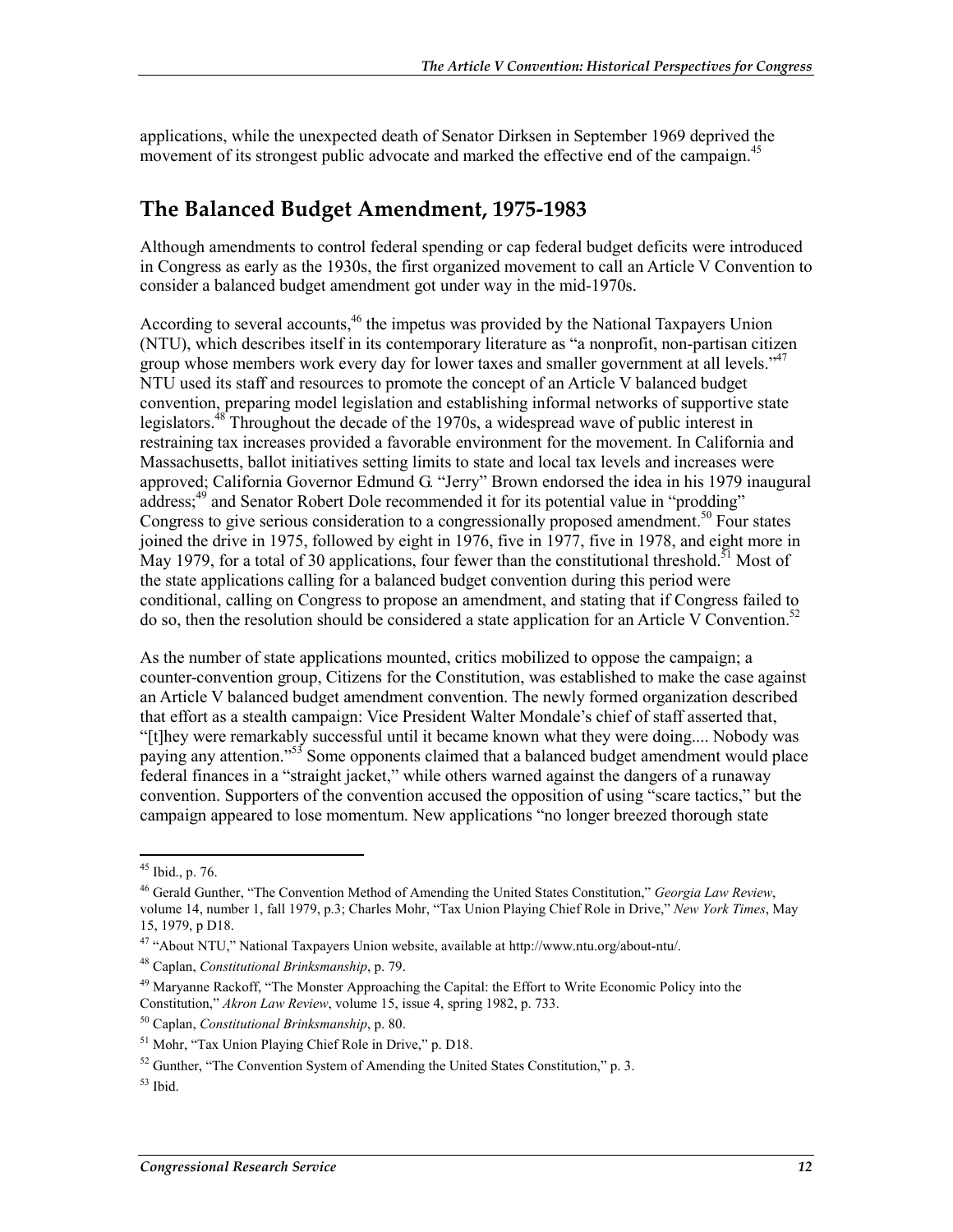legislative chambers, but on the contrary, faced tough, extended debate as lawmakers realized their votes mattered."<sup>54</sup>

The change in climate was reflected in state actions; no applications were filed with Congress in 1980 or 1981, and those of Alaska in 1982 and Missouri in 1983 proved to be the campaign's high water mark—no further applications were made for a convention to consider a balanced budget amendment.<sup>55</sup> Notwithstanding its failure to meet the constitutional hurdle, the campaign arguably contributed to a congressional response: acting in the context of the Article V Convention campaign, the  $97^{\text{th}}$  Congress (1981-1982) gave serious consideration to relevant proposals, culminating in the Senate's passage of a balanced budget amendment, S.J.Res. 58, by a bipartisan vote of 69-31 on August 4, 1982. A majority of Representatives favored the House version of the amendment, H.J.Res. 350, when it came to the floor on October 1, 1982, but the vote of 236 to 187 failed to meet the constitutional requirement of passage by two-thirds of Members present and voting.<sup>56</sup> Although partisans of the Article V Convention, supported by President Ronald Reagan, continued to press for additional support from the states, the 33<sup>rd</sup> and  $34<sup>th</sup>$  applications remained elusive, and supporters increasingly turned to legislative alternatives.

In the 99<sup>th</sup> Congress, Congress passed the 1985 Gramm-Rudman-Hollings Balanced Budget and Emergency Deficit Control Act  $(GRH)$ ,<sup>57</sup> claiming that this legislation would serve the same purpose as an Article V Convention with less risk.<sup>58</sup> Concerns about a runaway convention and hopes that the 1985 passage of the Gramm-Rudman-Hollings Act would lead to a balanced federal budget have been credited with forestalling additional state applications for a convention.59 Some years later, a balanced budget amendment proposal was included in the House Republicans' "Contract with America" policy manifesto in the 1994 congressional elections campaign. This measure, introduced as  $H.J.Res. 1$  in the  $104<sup>th</sup>$  Congress, passed in the House of Representatives by a vote of 300-132 on January 26, 1995,  $^{60}$  but failed to gain the necessary two-thirds in the Senate, which voted to approve the resolution 65 to 35 on March 2,  $1995.^{61}$ 

<u>.</u>

<sup>54</sup> Caplan, *Constitutional Brinksmanship*, p. 81.

<sup>55</sup> Congressional Research Service White Paper, *State Applications for a Constitutional Convention to Propose a Balanced Budget Amendment: Analysis and Legislative History*, by David C. Huckabee, (Washington: CRS, 1984) pp. 26-27. Available to Members of Congress and congressional staff from CRS.

<sup>56 &</sup>quot;Balanced Budget Drive Stalls in Congress," *Congress and the Nation*, volume VI, 1981-1984 (Washington: Congressional Quarterly, Inc., 1985), p. 52.

<sup>57</sup> Gramm-Rudman-Hollings Balanced Budget and Emergency Deficit Control Act of 1985, P.L. 99-177, 99 Stat 1038. Parts of the act were later declared unconstitutional by the Supreme Court in *Bowsher v. Synar*, 48 U.S. 714, (1986), and reenacted in different form as Title XIII in the Budget Enforcement Act of 1990, P.L. 101-508, 104 Stat. 1388. The Gramm-Rudman-Hollings Act was not notably successful in reducing federal budget deficits, but the Budget Enforcement Act and the buoyant national economy of the 1990s ultimately helped to reduce deficits, and produced surpluses in FY1998-FY2001. See U.S. Office of Management and Budget, *Budget of the United States Government, Fiscal Year 2009, Historical Tables*, Table 1-3, "Summary of Receipts, Outlays, Surpluses and Deficits ... 1940-2013," available at http://frwebgate3.access.gpo.gov/cgi-bin/TEXTgate.cgi?WAISdocID=qWxlSN/23/1/0&WAISaction= retrieve.

<sup>58</sup> Caplan, *Constitutional Brinksmanship*, pp. 83-85.

 $59$  James Rogers, "The Other Way to Amend the Constitution: The Article V Constitutional Amendment Process," *Harvard Journal of Law and Public Policy*, vol. 30, number 3, summer, 2007, p. 1010.

 $60$  See House roll call 51, 94<sup>th</sup> Congress, first session, available at http://clerk.house.gov/evs/1995/roll051.xml.

 $61$  See Senate roll call vote number 98,  $104<sup>th</sup>$  Congress, first session, available at http://www.senate.gov/legislative/LIS/ roll\_call\_lists/roll\_call\_vote\_cfm.cfm?congress=104&session=1&vote=00098.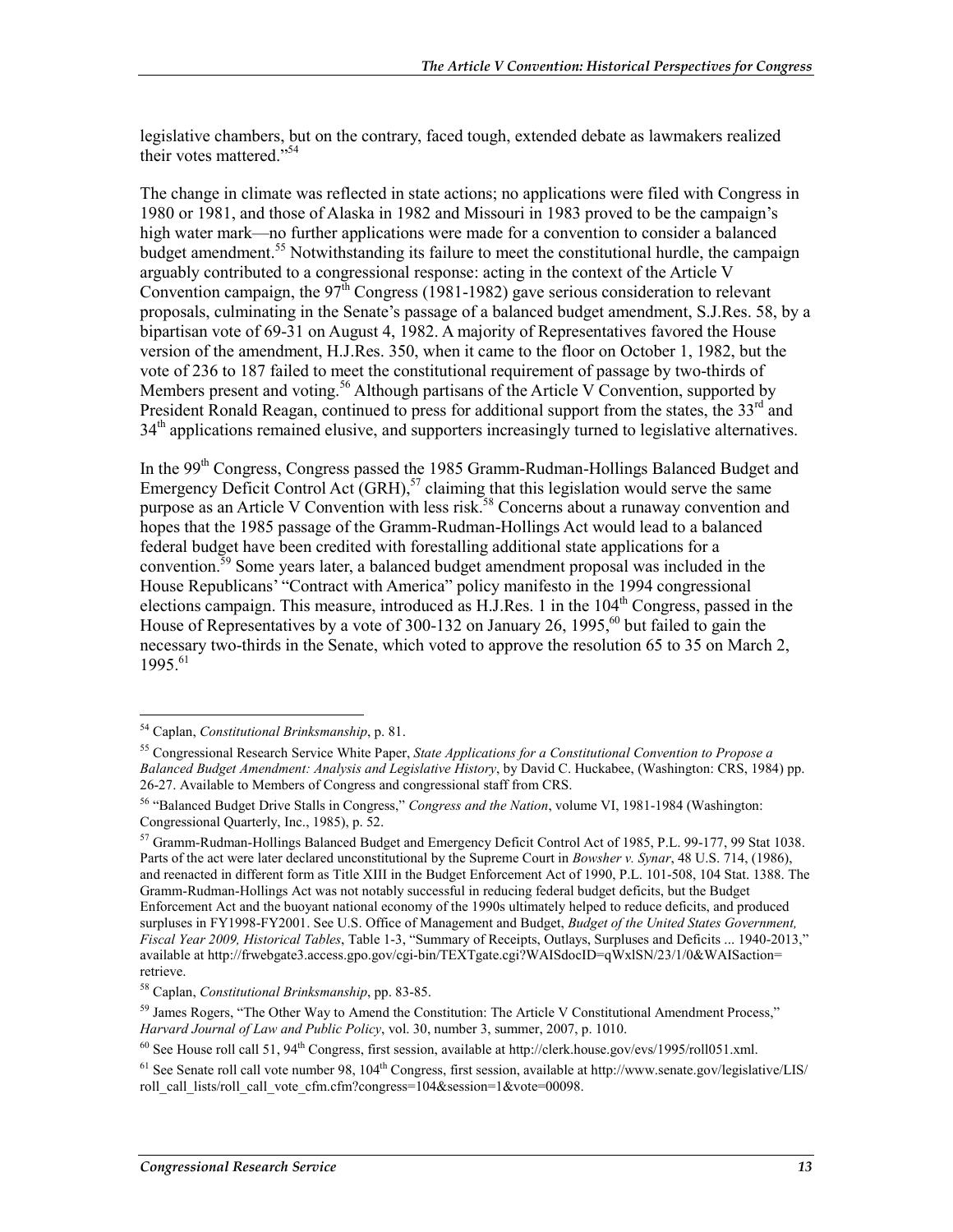Although amendments to propose a balanced federal budget continue to be introduced in every Congress—25 in the  $112^{th}$  Congress by June 11, 2012—the campaign for an Article V Convention to propose such a measure had effectively ended by the mid-1980s. Eventually, a number of states reconsidered their applications for a convention, and at the time of this writing in June 2012, 12 state legislatures have passed resolutions of rescission. In most cases, these resolutions rescinded *all* previous Article V applications, while some also specifically cited a convention for a balanced budget amendment.<sup>62</sup>

## **Anticipating an Article V Convention: Legislative Proposals in the 93rd Through 102nd Congresses**

Congress has addressed the convention issue with study and legislative proposals in the past, particularly in the 1970s and 1980s, when it seemed possible that enough states would petition for a convention to consider a balanced budget amendment. Between 1973 and 1992, 22 bills and resolutions to enact congressional procedures that would be implemented in response to a successful call for an Article V Convention were introduced in the House of Representatives, while 17 were introduced in the Senate. Generally styled the "Constitutional Convention Procedures Act," or some similar title, these bills were the subject of extensive hearings in both houses. They sought to provide by law for standards and procedures which Congress would follow in the event two-thirds of the states called for an Article V Convention.<sup>63</sup> The content of these proposals is examined at greater length in the companion to this report, CRS Report R42589, *The Article V Convention to Propose Constitutional Amendments: Contemporary Issues for Congress*.

## **The Role of the States in an Article V Convention**

An Article V Convention for proposing amendments to the Constitution can only be called when the legislatures of two-thirds of the states submit applications. Beyond its simple mandate, the Constitution is mute on the details of enabling procedure, which would necessarily involve a broad range of actions within the legislatures, while also posing significant questions of procedure in the states.

### **Proposing a Convention: Actions in the State Legislatures**

The legislatures of the several states are fundamental to a potential Article V Convention. The applications or petitions to Congress must come from these bodies. The Constitution, however, provides minimal guidance for the state petition process, stating only the end result, that Congress should call a convention on "... the Application of the Legislatures of two thirds of the several States." With well over a century of experience in proposing an Article V Convention, the states have arrived at certain precedents for the consideration of these applications.

<sup>&</sup>lt;sup>62</sup> According to the FOAVC website, since 1999, Alabama, Arizona, Georgia, Idaho, Louisiana, Montana, Nevada, North Dakota, Oklahoma, Oregon, Utah and Wyoming have rescinded Article V applications. See FOAVC website at http://foavc.org/file.php/1/Amendments.

<sup>63</sup> These proposals are examined in greater detail in the companion to this report, CRS Report R42589, *The Article V Convention to Propose Constitutional Amendments: Contemporary Issues for Congress*, by Thomas H. Neale.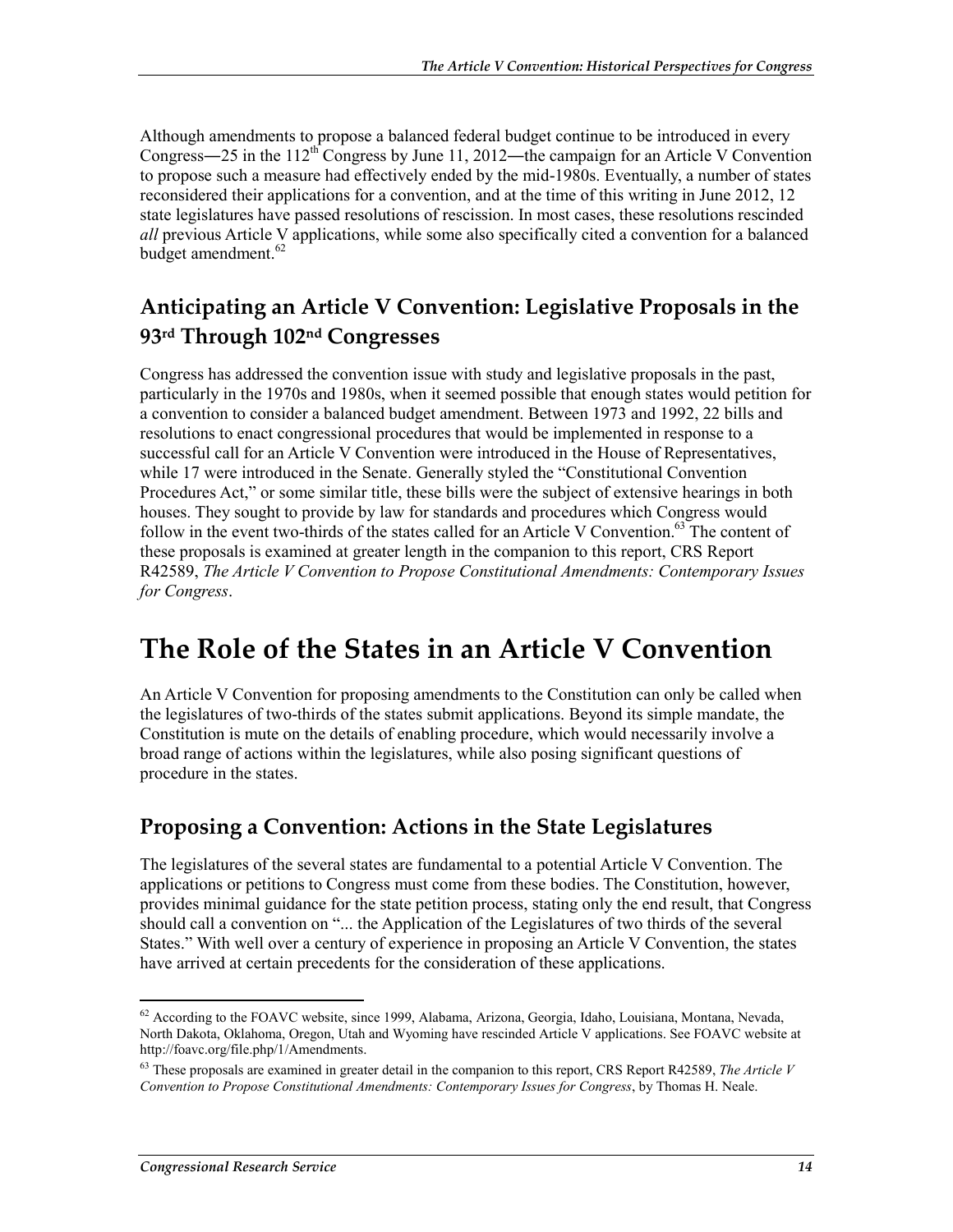#### **Action by Both Houses Required**

First, it may be inferred that the founders intended that applications come from both houses of state legislatures: bicameralism was the prevailing practice at the time of the Philadelphia Convention, although several states retained the single-house legislatures established by their early revolutionary constitutions.<sup>64</sup> Available documentation tends to support the conclusion that Article V Convention applications must be approved in both chambers of the proposing legislature. The single modern exception is Nebraska, whose legislature is unicameral.

#### **Choice of Legislative Vehicle**

Proceeding from bicameral approval, the states in the past four decades have employed a range of parliamentary instruments drawn from their diverse political experience as vehicles for an Article V Convention application. These include concurrent resolutions (most common), joint resolutions, single-chamber resolutions passed by both houses of the legislature, concurrent memorials, and single-chamber memorials passed by both houses.

#### **Legislative Procedure**

Moving beyond the general agreement that a state application, in order to be valid, must be approved by the joint or concurrent action of *both* of its legislative chambers, further questions have been raised concerning the standards that would apply. These include

- What margin is necessary for an application to be valid? Would a plurality vote be sufficient, or would a simple majority, or super majority be required?
- Beyond margin requirements, would approval of an application petition require a majority of the whole membership, or approval by members present and voting?
- Could the upper and lower chambers of the same state legislature adopt different quorum or vote margin standards?

The historical record provides some guidance: a 1981 Congressional Research Service report for Congress found that states tended to require that their legislatures approve applications for an Article V Convention by the same supermajorities they impose for proposals to amend their own constitutions.65 Currently, 33 states provide that constitutional amendments be approved by a supermajority of both legislative chambers, with requirements ranging from three-fifths (60%) to three-fourths (75%) of the whole membership in both houses.<sup>66</sup> This question was addressed in most of the constitutional convention procedures bills introduced in Congress in the 1980s and 1990s. Most earlier bills provided that "... the State legislature shall follow the rules of procedure that govern the enactment of a statute [that is, a normal state  $law] \ldots$ <sup>567</sup> Later bills tended to differ,

<sup>1</sup> <sup>64</sup> Three states established unicameral legislatures in their original constitutions. Georgia and Pennsylvania moved to bicameralism in 1789 and 1790, respectively, while Vermont continued with a single-chamber state legislature until 1836. Source: National Council of State Legislatures at http://www.ncsl.org/?tabid=13544.

<sup>65</sup> Congressional Research Service Report to Congress 81-135 GOV/A, *Constitutional Conventions: Political and Legal Issues, the Unanswered Questions,* by Meredith McCoy and David C. Huckabee (Washington: CRS, 1981), p. 10. Available to congressional staff from the author of this report.

<sup>66</sup> Council of State Governments, *The Book of the States*, 2010 edition, volume 42 (Lexington, KY: 2010), p. 13.

 $^{67}$  S. 1272, 93<sup>rd</sup> Cong., 2<sup>nd</sup> sess., "Federal Constitutional Procedures Act," Section 3(a).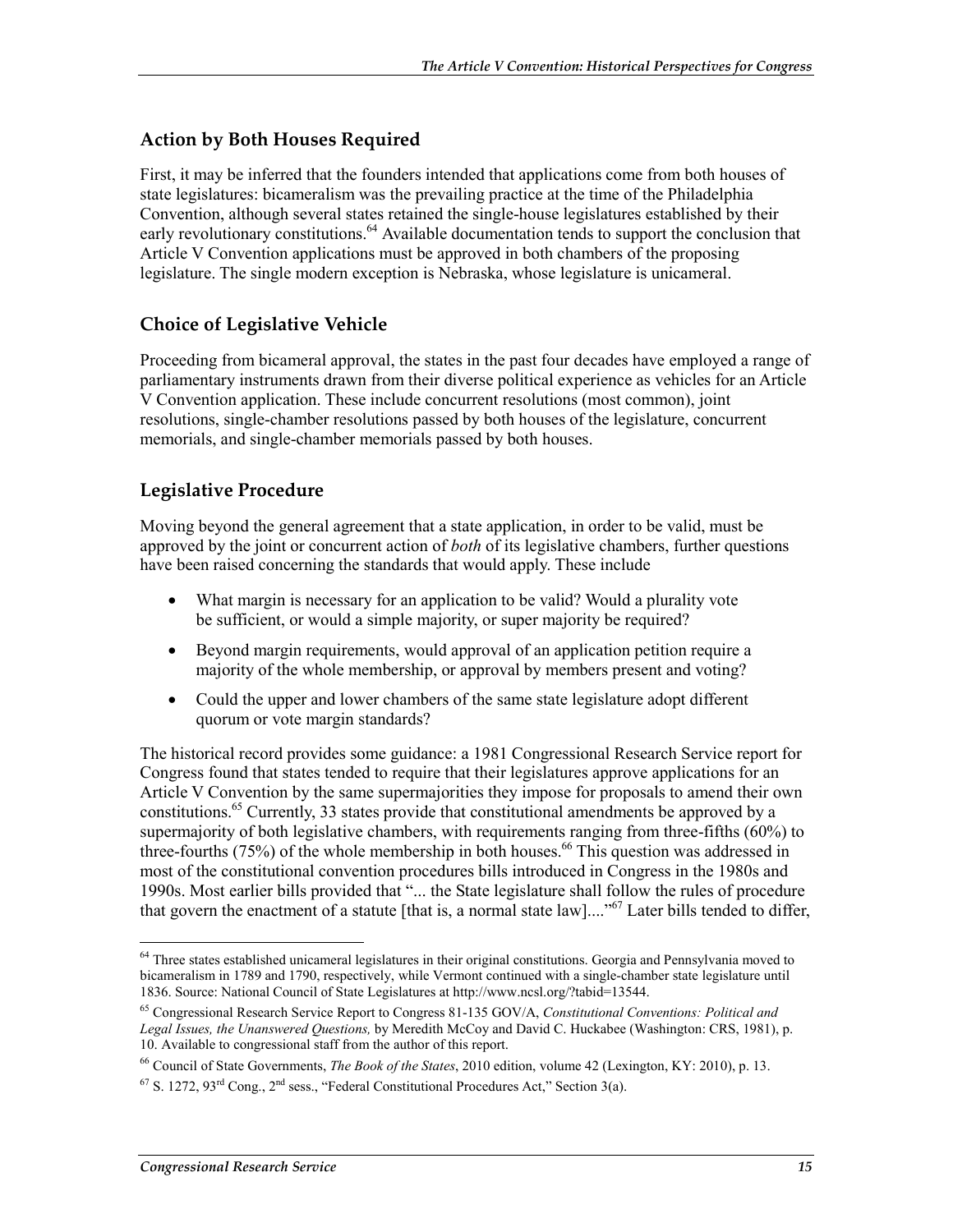leaving the states to determine such requirements, e.g., "... the rules of procedure governing the adoption or withdrawal of a resolution ... are determinable by the State legislature...."<sup>68</sup>

Should the states extend any of their existing standards to applications for an Article V Convention? It may be argued that establishing clearly defined procedures and standards before considering a convention application might answer legal and constitutional uncertainties and reduce the likelihood of a successful challenge to the validity of an application.

## **State Applications for an Article V Convention: Scope and Conditions**

Here again, the Constitution offers little guidance on the petition process for an Article V Convention. A range of questions concerning the content of petitions remains to be answered. What is the permissible scope of state applications? May they call for a general convention, or must they be confined to a single issue? If they do address a single issue, must they be identical, or is general similarity sufficient? To which persons or what offices must the states address applications? For how long do applications remain valid? May a state legislature vote to rescind an Article V application?

#### **Must Applications Share Identical Language or Is Issue Congruency Sufficient?**

With some notable exceptions, most commentators hold that state applications for a convention must address the same issue in order to be counted toward the two-thirds threshold established by the Constitution, but they need not be identical.

First, and most obviously, there is no *constitutional* mandate that the petitions be identical, although the Constitution seldom descends to such level of detail. The House Judiciary Committee, in a 1993 study, concluded that "[t]he applications need not be exact copies of each other. On the contrary, most commentators suggest that Congress should be generous in its interpretation.... Applying too strict a standard could be viewed as an attempt to prevent the States from exercising their option under Article V."69 The American Bar Association's Constitutional Convention Study Committee expressed a similar view in its 1974 report, noting that, "[w]e agree with the suggestion that it should not be necessary that each application be identical or propose similar changes in the same subject matter."<sup>70</sup>

As one witness at the Senate Judiciary Subcommittee on the Constitution's 1979 hearings noted, "Article V seems to require a general consensus among two-thirds of the States that a Constitutional Convention be called. Thus, only those applications which request a Convention to deal with the same issue should be counted."71 Legislative language in earlier proposed

 $^{68}$  S. 214, 102<sup>nd</sup> Cong., 1<sup>st</sup> sess., "Constitutional Convention Implementation Act of 1991," Section 3(a).

<sup>69</sup> U.S. Congress, House, Committee on the Judiciary, *Is There a Constitutional Convention in Our Future?* 103rd Cong., 1<sup>st</sup> sess., committee print, serial no. 1(Washington: GPO, 1993) p. 7.

<sup>70</sup> American Bar Association, Special Constitutional Convention Study Subcommittee, *Amendment of the Constitution by the Convention Method Under Article V* (Chicago?: American Bar Association, 1974), p. 31.

<sup>71</sup> Testimony of Douglas Voegeler, in: U.S. Congress, Senate , *Constitutional Convention Procedures: Hearings on S. 3, S. 520, and S. 1710 Before the Subcommittee on the Constitution of the Senate Committee on the Judiciary*, 96th (continued...)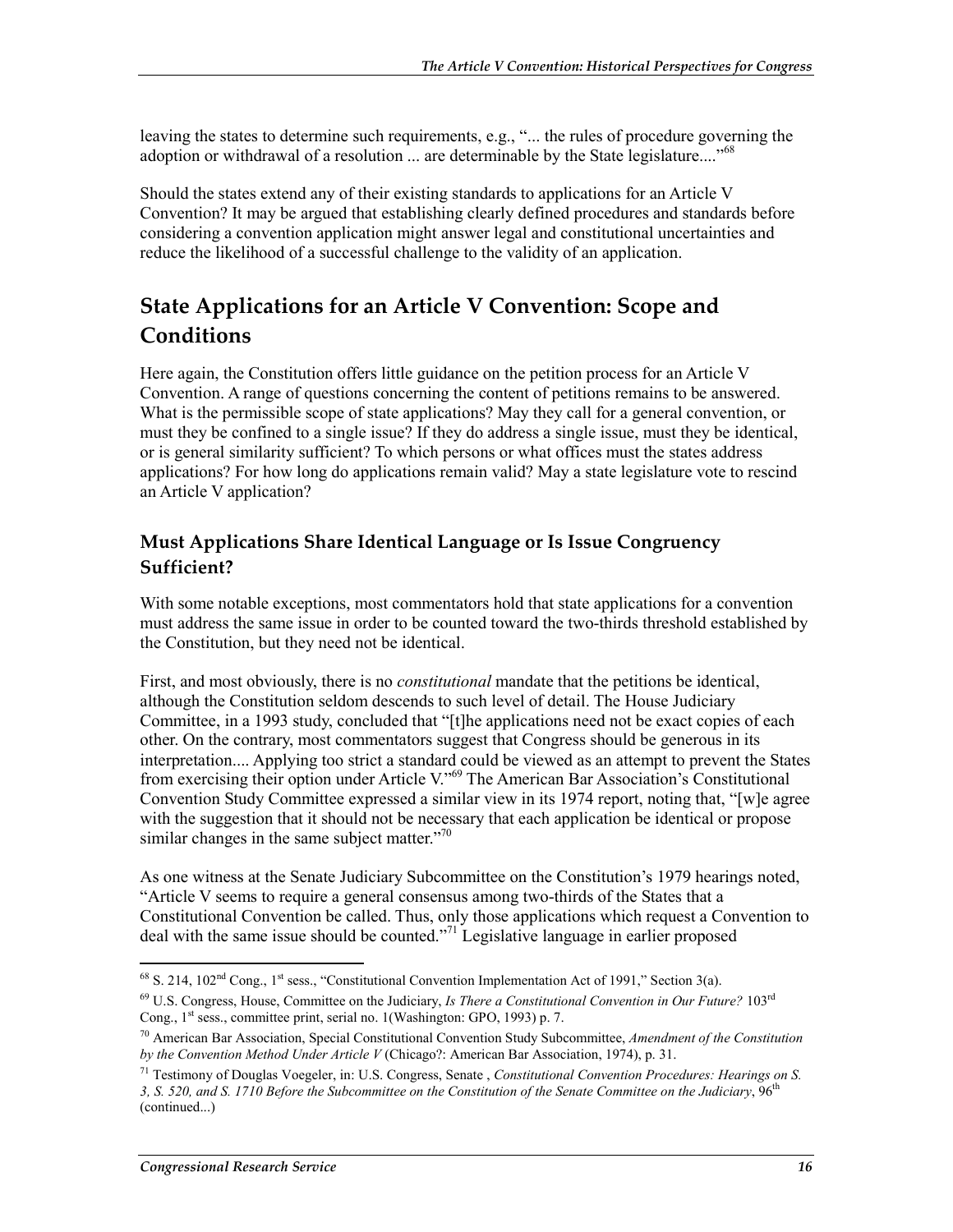constitutional convention procedures bills supported this interpretation, without requiring that they be identical. For instance, S. 214, introduced by Senator Orrin Hatch in the  $102<sup>nd</sup> Congress$ stated that applications, in order to be valid, must call for "a constitutional convention on the same subject matter  $\ldots$ <sup>72</sup> Similarly, S. 1272, introduced in the 93<sup>rd</sup> Congress by Senator Sam Ervin, proposed that valid applications "stat[e] the nature of the amendment or amendments to be proposed.<sup>573</sup> The Friends of an Article V Convention, FOAVC, perhaps the leading proponent of an Article V Convention, claims that such questions are immaterial, maintaining that one petition is as good as another. FOAVC asserts that as soon as Congress received applications from twothirds of the states for a convention on any subject, or for a general convention, it was under obligation to call a convention. The framers, they maintain, deliberately avoided a specific requirement that applications be identical or similar. By their reckoning, all 50 states have, at some time or another, submitted an Article V petition, and Congress was obligated to call a convention not later than  $1911^{74}$ 

#### **Conditional Applications**

Beyond the question of similarity, some constitutional commentators have expressed concern over state applications encumbered by various conditions. For instance, during the balanced budget amendment convention drive of the 1980s, a number of state instruments declared their applications would be null and void if Congress proposed a balanced budget amendment. Others asserted their applications would be valid only if a convention were limited to the specific issue in question.<sup>75</sup> Writing during the same period of the various state applications then in hand, one observer noted that "[e]ven if the intent is clear, the existing applications represent a 'hodge podge' of proposals, and at least 16 petitions call for a convention only in the face of congressional inaction on the subject. Whether such conditional requests remain valid is unknown $\ldots$ ...<sup>76</sup>

Another class of problematic applications in the 1980s were those that proposed specific amendment language. Some would have accepted a "substantially similar" amendment, while others attempted to limit the convention solely to consideration of their particular amendments. In its 1993 study, the House Judiciary Committee indicated the former might be qualified, but that

... an application requesting an up-or-down vote on a specifically worded amendment cannot be considered valid. Such an approach robs the Convention of its deliberative function which is inherent in [A]rticle V language stating that the Convention's purpose is to "propose amendments." If the State legislatures were permitted to propose the exact wording of an amendment and stipulate that the language not be altered, the Convention would be deprived of this function and would become instead part of the ratification process.<sup>77</sup>

<sup>(...</sup>continued)

Cong., 1<sup>st</sup> sess. (Washington, 1980: GPO), p. 769.

 $72$  S. 214, 102<sup>nd</sup> Cong., "Constitutional Convention Implementation Act of 1991," Section 6a.

 $^{73}$  S. 1272, 93<sup>rd</sup> Cong., "Federal Constitutional Convention Procedures Act." Section 2.

<sup>74</sup> Friends of an Article V Convention, FOAVC, Article V Application Tables, available at http://www.foa5c.org/ file.php/1/Articles/Table\_Summarizing\_State\_Applications.pdf .

<sup>75</sup> *Is There a Constitutional Convention in America's Future?* Committee Print, p. 6.

<sup>76</sup> Meredith McCoy, "Balanced Budget Amendment: Congress Versus the States?" *Federal Bar News*, volume 26, no. 4, April 1979 p. 101.

<sup>77</sup> *Is There a Constitutional Convention in America's Future?* p. 6.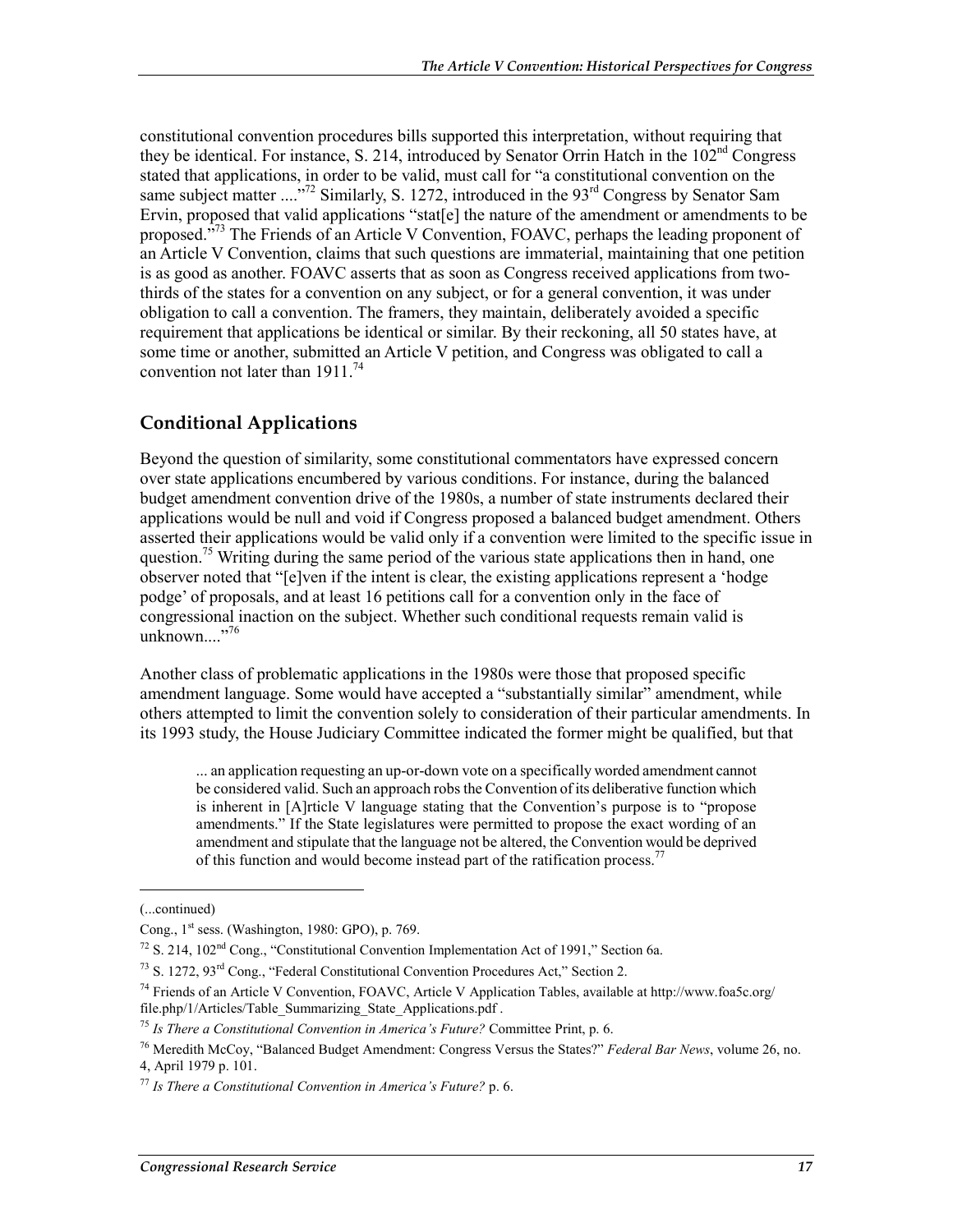Former Solicitor General Walter Dellinger has further argued that exact language proposals "short-circuit" the checks and balances built into Article V by the founders. They intended, he asserts, to provide sub-federal communities, embodied in the states, the authority to propose a convention to consider amendments, but deliberately refrained from giving the state legislatures the power to determine the exact text of the amendments to be proposed.<sup>78</sup>

The proposal to authorize the states to propose specifically worded amendments in their applications for an Article V Convention is generally referred to as the Madison Amendment, for the fourth President, who favored it during his career in the House of Representatives. A version of the Madison Amendment, H.J.Res. 57, has been introduced in the  $112<sup>th</sup>$  Congress, and is discussed in the companion to this report, CRS Report R42589, *The Article V Convention to Propose Constitutional Amendments: Contemporary Issues for Congress*.

#### **Timeliness/Contemporaneity**

Another question concerning state Article V Convention applications is their timeliness or contemporaneity―for what period should an application be considered valid?

The advocacy group Friends of an Article V Convention (FOAVC) asserts that there is no set time limit on the validity of state applications, and that Congress has no authority to set one. They claim that since the Constitution offers no guidance on this question, state applications remain valid indefinitely. As a related example, they point to the  $27<sup>th</sup>$  Amendment, which was pending before the states from 1789 to 1992, until it was ultimately ratified.<sup>79</sup>

Conversely, the House Judiciary Committee reported in 1993 that there was "general agreement" that state applications for an Article V Convention should not remain valid indefinitely. The report cited seven years, the now-traditional qualifying period for proposed constitutional amendments, as a time limit widely favored by constitutional scholars.<sup>80</sup> It should be noted that this is also the period proposed in most congressional constitutional convention procedures bills. Other commentators have suggested a two- or four-year "shelf life" for state applications, as this would presumably give state legislatures that meet biennially the opportunity to submit an application.<sup>81</sup> Moreover, in justification of the shorter period, the Judiciary Committee noted that the application process "is a matter of lesser finality than an amendment to the Constitution for all time. $\frac{1}{2}$ <sup>32</sup>

#### **May a State Amend or Rescind Its Application for an Article V Convention?**

During the 1970s and 1980s, 32 states submitted applications for a convention to consider an amendment to require a balanced federal budget except in extraordinary circumstances. As noted

<sup>78</sup> Walter E. Dellinger, "The Recurring Question of the 'Limited' Constitutional Convention," *Yale Law Journal*, volume 88, issue 8, July 1979, p. 1632.

 $79$  FOAVC Frequently Asked Questions Page, "What Does Contemporaneous Meet as it Relates to Counting Applications," available at http://foavc.org/file.php/1/Articles/FAQ.htm#Contemporaneous.

<sup>80</sup> *Is There A Constitutional Convention in America's Future?* p. 10.

<sup>81 &</sup>quot;Proposed Legislation on the Convention Method of Amending the United States Constitution," Note, *Harvard Law Review*, volume 85, issue 8, June 1972, pp. 1619-1621.

<sup>82</sup> *Is There A Constitutional Convention in America's Future?* p. 10.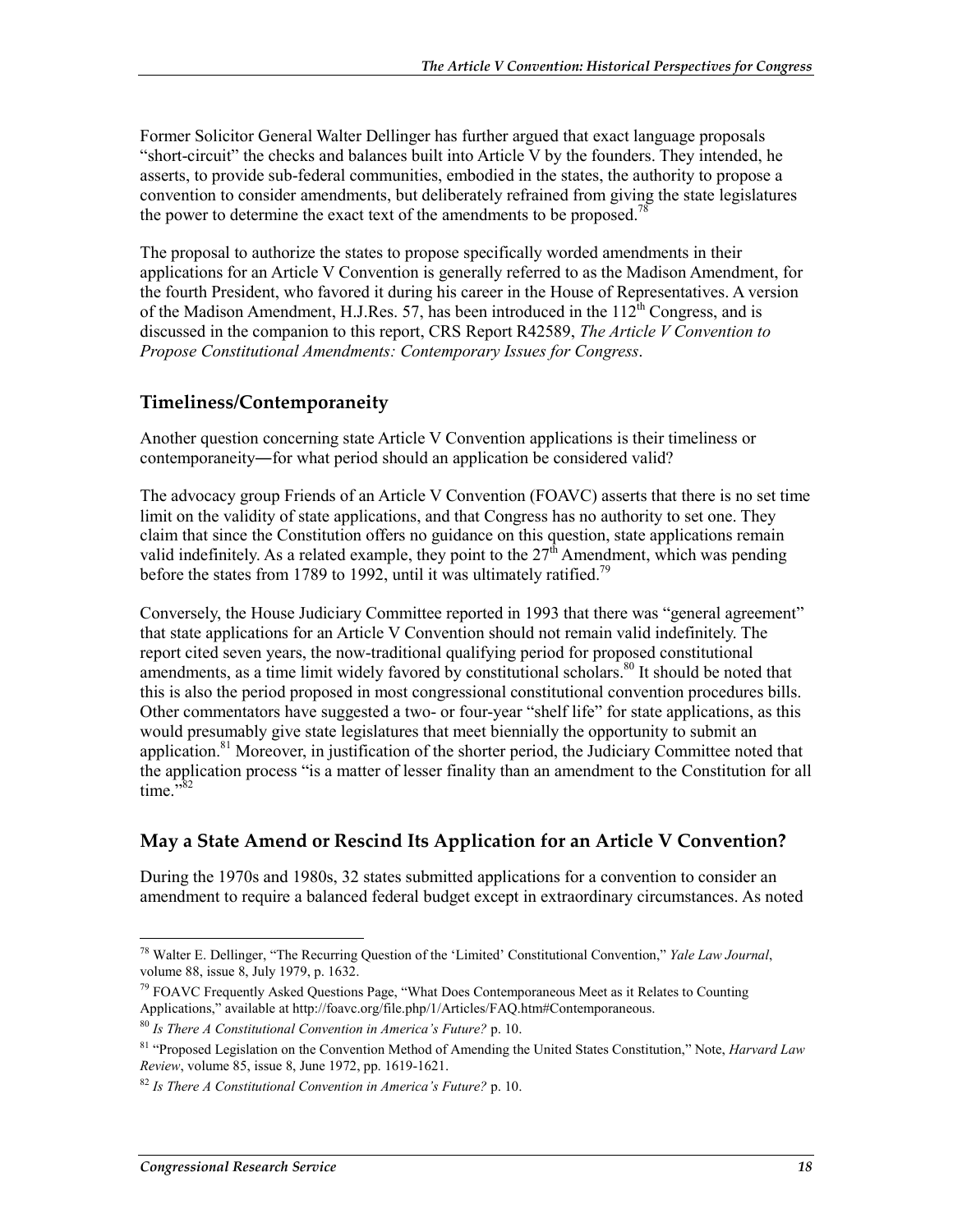earlier in this report, support for a convention faltered in some states, while supporters of 1985's Gramm-Rudman-Hollings Balanced Budget and Emergency Deficit Control Act (GRH)<sup>83</sup> claimed the legislation would serve the same purpose as an Article V Convention with less risk.<sup>84</sup> As interest in a convention waned, and concern grew over the prospect of a runaway convention, a number of states reconsidered their applications for a convention. As also noted, by the time of this writing, 12 state legislatures had passed resolutions of rescission. In most cases, these resolutions rescinded *all* previous Article V applications, while some also specifically cited a convention for a balanced budget amendment.<sup>85</sup>

Here again, a decision on the status of these rescissions has never been made, largely because the 34-state requirement has never been met. As with so many other aspects of the Article V Convention issue, opinion is divided. Some constitutional scholars hold that the application process is only preliminary, and that states may withdraw their applications without prejudice, so long as the two-thirds threshold has not been crossed.<sup>86</sup> Others assert that an application carries the same weight as a state's ratification of a constitutional amendment, which cannot be rescinded. Many of the constitutional convention procedures bills introduced in Congress from the 1970s through the 1990s authorized states to rescind their applications, so long as the constitutional threshold had not been met. It should be noted, however, that in the past, Congress refused to accept rescissions of state ratifications of the  $14<sup>th</sup>$  Amendment, apparently reflecting the viewpoint cited above. These refusals were ultimately upheld by the Supreme Court, which determined in *Coleman v. Miller* that rescission fell under the "political question" rule, and that Congress, therefore, possessed "the ultimate authority" to set rules for "the promulgation of the adoption of the amendment."<sup>87</sup>

#### **May a State Application Contain a Self-Canceling Provision?**

In the past, a number of applications for an Article V Convention have also included selfcanceling clauses which stated that the application would be null and void in the event Congress proposed an amendment that achieved the same effect as that called for in the application. This practice is associated with "prodding," as identified earlier in this report. According to the House Judiciary Committee's 1993 report, this strategy "does not necessarily render an application invalid.... However, applications containing different conditions may not necessarily be counted together to determine whether a Convention must be called."88

### **Submitting the Applications to Congress**

The final action by a state legislature that has approved an application for an Article V Convention is to transmit news of its action to the appropriate authorities. The Constitution offers

<sup>83 99</sup> Stat. 1038.

<sup>84</sup> Caplan, *Constitutional Brinksmanship,* pp. 83-85.

<sup>&</sup>lt;sup>85</sup> See above under "Balanced Budget Amendment" for FOAVC's list of state rescissions.

<sup>86</sup> Dwight Connely, "Amending the Constitution: Is This Any Way to Call for a Constitutional Convention?" *Arizona Law Review*, volume 22, issue 4, 1980, pp.1033-1034.

<sup>87</sup> *Coleman v. Miller*, 307 U.S. 433 (1939) at 450. The political question doctrine refers to policy issues in which the courts, or specifically the Supreme Court, have declined to decide, on the grounds that political questions are properly resolved in the political process, not by judicial ruling.

<sup>88</sup> *Is There a Constitutional Convention in America's Future?*, p. 6.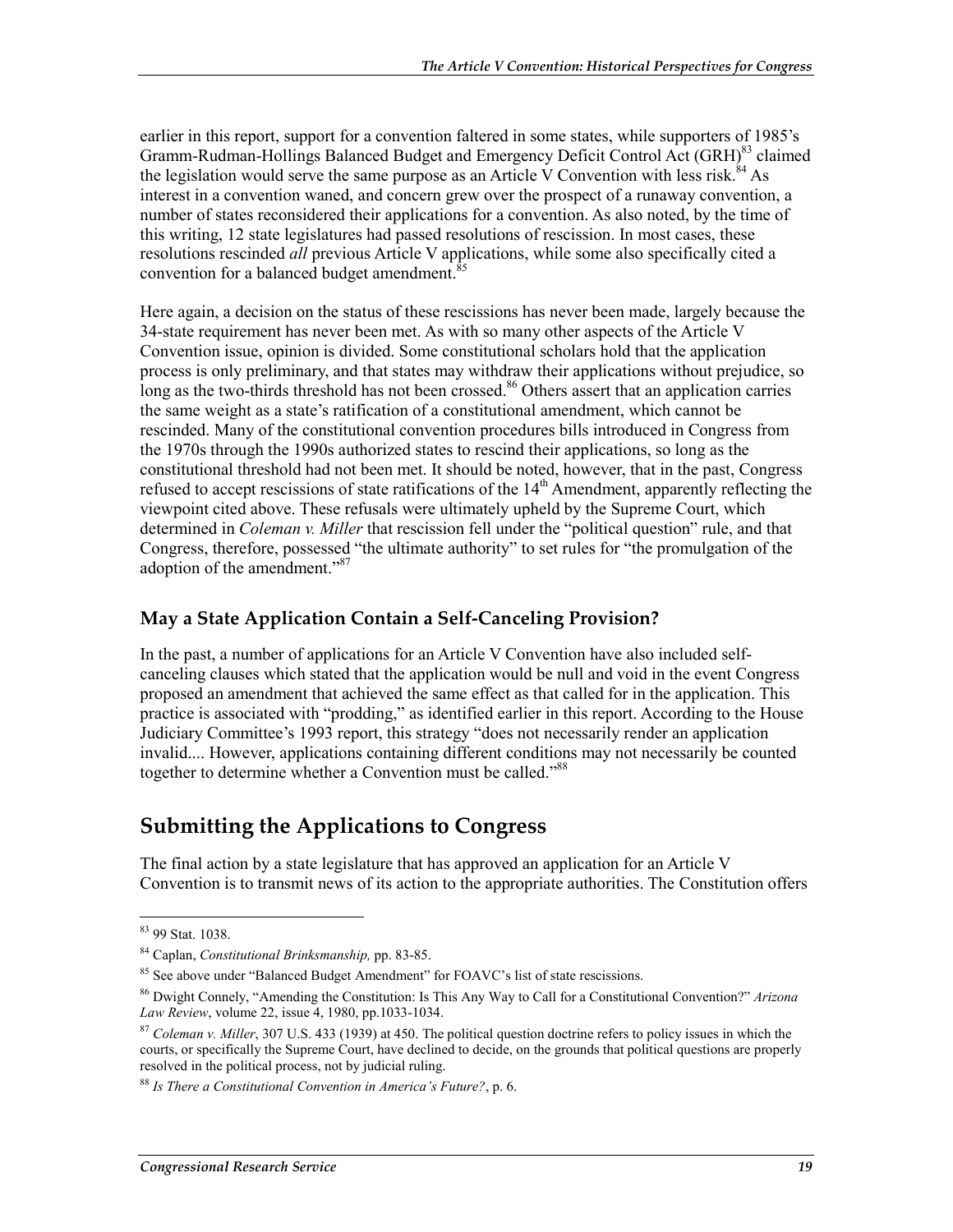no advice on this question, and in fact, the House Judiciary Committee's 1993 report noted that states had sent applications for a balanced budget convention to a wide range of congressional officials, including the Clerk of the House, the Secretary of the Senate, the Speaker of the House, the President of the Senate, the President pro tempore of the Senate, both sets of congressional officials, other officials, the Library of Congress, and "to no one in particular." According to the report, there were even instances in which applications were *not* forwarded by the states.<sup>89</sup> For the record, many of the state petitions printed in the *Congressional Record* that were reviewed by the author of this report specifically noted that copies would also be delivered to the Senators and Representatives of the state's congressional delegation.

So, the final decisions are currently made by the officers of the state legislatures themselves. Congress could establish regular procedures for transmission, recordation, and retention of state applications, and an argument can be made that more information is better in this instance. The Speaker and Clerk of the House, the Vice President, President Pro-Tempore, Secretary of the Senate, and the Archivist of the United States would be perhaps the most obvious candidates to be recipients of Article V Convention applications. In addition, notification of a state's Senators and Representatives, as has been done in some earlier instances, might also be considered a courtesy, particularly in light of the fact that members of the state's congressional delegation could serve as well-placed advocates for the Article V Convention.

### **A Role for the State Governor?**

Do the state governors have any responsibilities in the Article V state petition process? The balance of opinion on this question is that they do not. The House Judiciary Committee's 1993 study states that "[w]hen article V specifies that a Convention be called 'upon the applications of the *legislatures*,' that is exactly what it means (emphasis added)."90 The Supreme Court's 1798 decision in *Hollingsworth v. Virginia*, which held that the President's approval is not required for a constitutional amendment proposed by Congress, is cited in support of this argument.<sup>91</sup> One legal scholar asserted that, by extension, "[s]ince the President is excluded at the national level, the reasonable conclusion is that the State Governors should also be excluded."<sup>92</sup> A 1974 American Bar Association report appears to confirm this view, noting that, "the results of a questionnaire-type survey ... indicate that a substantial majority [of states] exclude the governor from participation...."<sup>93</sup>

Some commentators have differed from these prevailing views. In his 1972 letter to then-House Judiciary Committee Chairman Emmanuel Celler, constitutional scholar Charles Black asserted that

... the amendment process should not be made easy, and the inclusion in it of the governors of the states, popularly elected statewide, would be a desirable further check.... What possible reason can there be for ordaining that so solemn a step as a State's applying for a

<sup>89</sup> Ibid., p. 12.

<sup>90</sup> *Is There a Constitutional Convention in Our Future?*, p. 11.

<sup>&</sup>lt;sup>91</sup> 3 U.S. (3 Dall.) 378 (1798). The Court ruled that the President's signature on a proposed amendment was permissible, but carried no constitutional force.

 $92$  Connely, "Amending the Constitution: Is This Any Way to Call for a Constitutional Convention?," p.1030.

<sup>93</sup> American Bar Association, *Amendment of the Constitution by the Convention Method Under Article V*, p. 45.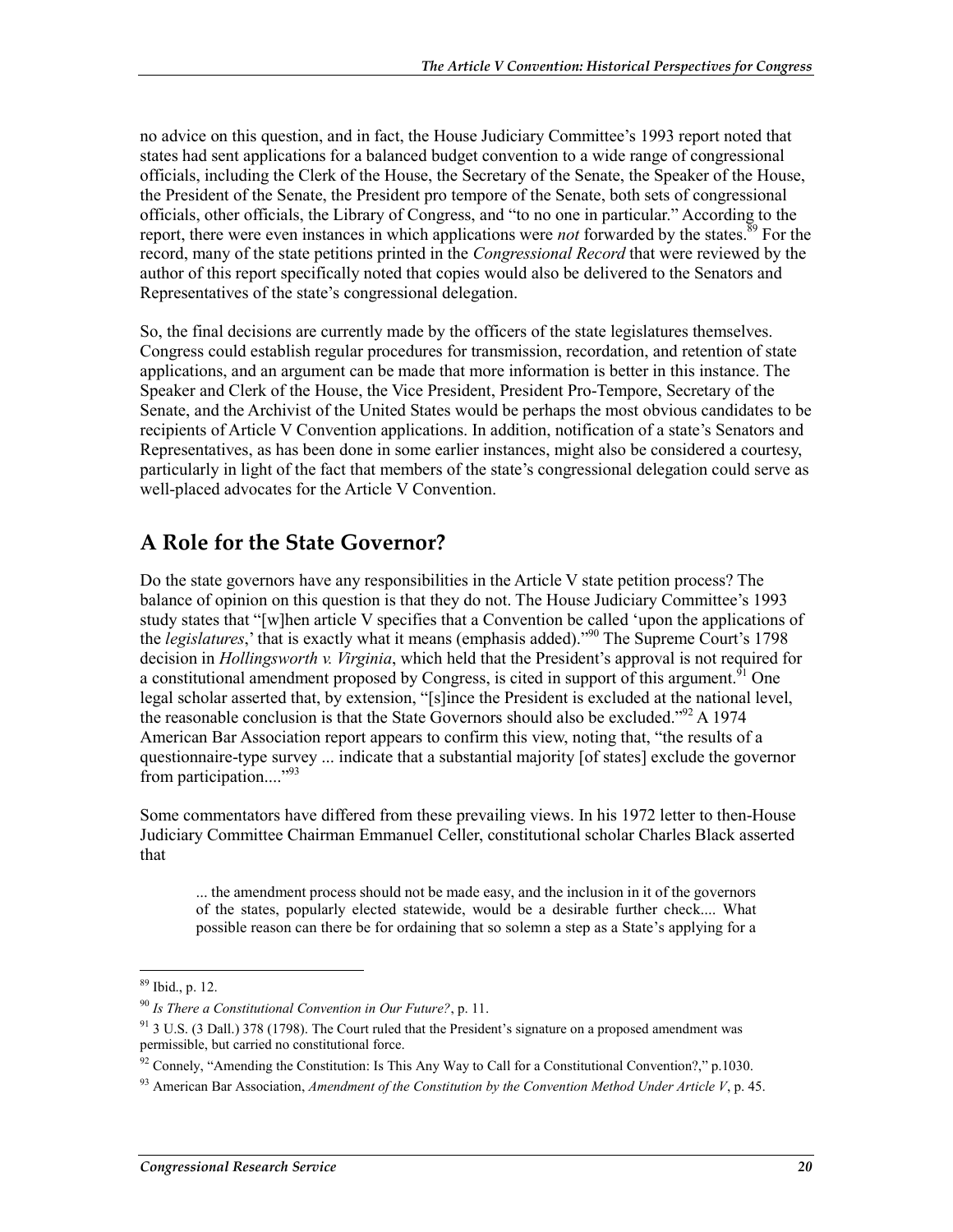national constitutional convention is to go through an *easier* process than a state law changing the speed limit? (emphasis in the original) $94$ 

Another observer concurred during the 1979 hearings before the Senate Judiciary Committee's Subcommittee on the Constitution, asserting that state governors could be included in the process. While not suggesting that Congress attempt to require participation by the governors, he urged that they not be excluded, because in his opinion, they are best able to reflect the views of the broadest range of citizens within their states. This writer went on to note that governors are elected by citizens on a statewide basis and suggested that they would be less likely to be subject to distortions of the public interest that might be caused by gerrymandering in the legislatures.<sup>95</sup>

Finally, the record reveals considerable variation in state practices. The House Judiciary Subcommittee on Civil and Constitutional Rights noted in 1993 that governors were not completely excluded from the process. A survey of state legislatures' petitions in the balanced budget amendment campaign in the 1970s and 1980s revealed that 9 of 32 applications had been referred to state governors for approval. Of these, seven were "signed or otherwise approved by the governor," one was returned to the legislature unsigned with the governor's explanation that his signature was unnecessary, and in the last case, the governor took no action and offered no explanation.<sup>96</sup>

## **Concluding Observations**

The Article V Convention for proposing amendments was the subject of considerable debate and forethought at the Constitutional Convention. The founders clearly intended it as a balance to proposal of amendments by Congress, providing the people, through their state legislatures, with an alternative means to consider amendments, particularly if Congress was unable or unwilling to act on its own. Since it is one of the few provisions of the Constitution that has never been implemented, however, the Article V Convention presents many questions for Congress. This report has provided relevant historical and external perspectives, intended to assist Members and their staff in consideration of this issue. A companion report, CRS Report R42589, *The Article V Convention to Propose Constitutional Amendments: Contemporary Issues for Congress*, provides a complementary exposition and analysis of the potential role of Congress in the process. In the event a convention became a serious possibility, Members and staff could also draw on a large body of scholarly writing on the subject, and not least, the work and products of two decades of serious congressional consideration of the Article V Convention process from the 1970s to the 1990s.

<sup>1</sup> 94 Charles Black, "Amending the Constitution: A Letter to a Congressman," *Yale Law Journal*, volume 82, number 2, December 1972, p. 210.

<sup>95</sup> Testimony of Kenneth Kofmehl, in U.S. Congress, Senate, *Constitutional Convention Procedures: Hearings on S. 3, S. 520, and S. 1710 Before the Subcommittee on the Constitution of the Senate Committee on the Judiciary*,  $96^{\circ}$ Congress,  $1<sup>st</sup>$  sess. (Washington, 1980: GPO), p. 447.

<sup>96</sup> *Is There a Constitutional Convention in Our Future?*, p. 11.